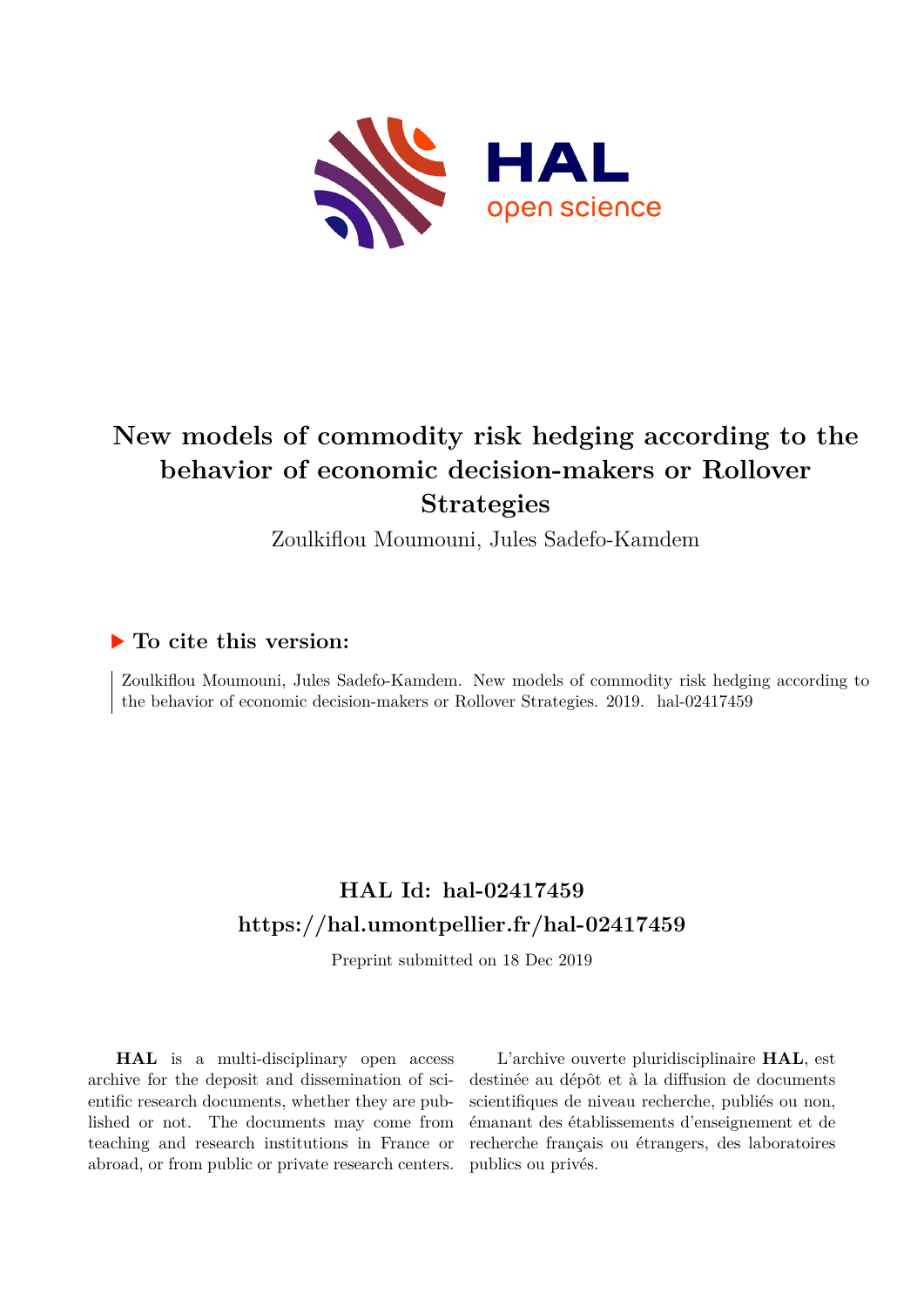# New models of commodity risk hedging according to the behavior of economic decision-makers or Rollover Strategies

MOUMOUNI Zoulkiflou MRE EA 7491 (UNIVERSITE DE MONTPELLIER)

SADEFO KAMDEM Jules <sup>\*</sup> MRE EA 7491 ET FACULTE D'ECONOMIE (UNIVERSITE DE MONTPELLIER)

October 6, 2019

#### **Abstract**

In static framework, many hedging strategies can be settled following the various hedge ratios that have been developed in the literature. However, it is difficult to choose among them the best the appropriate strategy according the to preference or economic behavior of the decision-maker such as prudence and temperance. This is so even with the hedging effectiveness measure. After introducing a hedging ratio that take into account the prudence and temperance of the decision maker, we propose a ranking based approach to measure the effectiveness using L-moment to classify hedge portfolios, hence hedge ratios, with regard to their performance. Moreover, we deal with the hedging issue in presence of quantity and rollover risks and derive an optimal strategy that depends upon the basis and insurance contract. Such hedging issue includes the relevant risks encountered in practice and we relate how insurance contract, specially designed for production risk could affect the futures hedge. The application on futures prices data at hands shows that taking into account quantity and rollover risks leads to better hedging strategy based on the L-performance effectiveness measure.

**Key-words:** Risk Management, Futures Markets, Commodities, Risk Aversion

<sup>∗</sup> Corresponding author. MRE EA 7491 (Universite de Montpellier), UFR d'Economie Avenue Raymond DUGRAND - Site de Richter C.S. 79606 34960 MONTPELLIER CEDEX 2 France, Courriel: jsadefo@gmail.com, jules.sadefo-kamdem@umontpellier.fr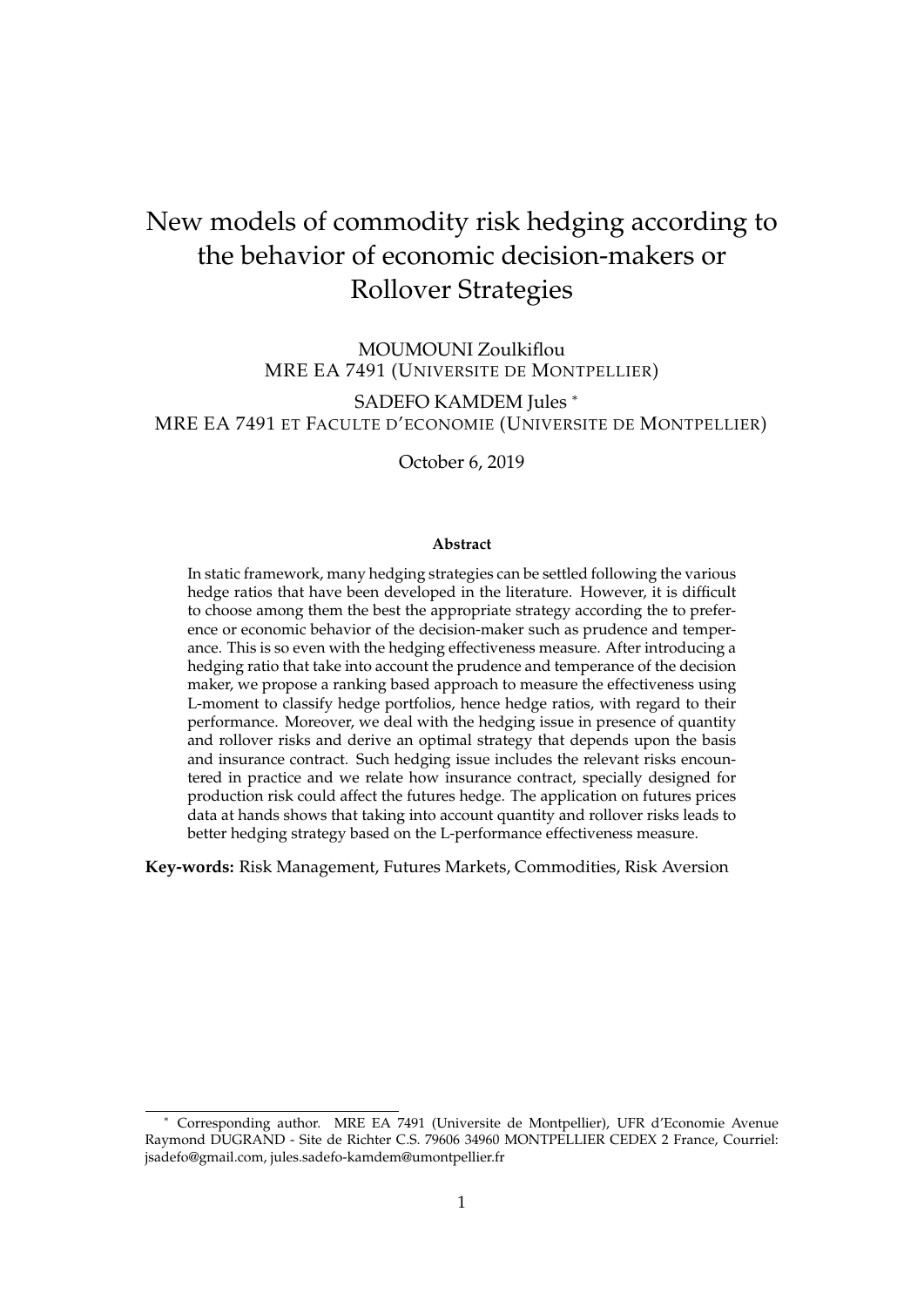## **1 Introduction**

Commodity prices rely on the production of their underlying as well as on the factors related to their economy rationales such as calendar seasons or crop years, consumption and policies, supply and demand balance, inventories...

Commodity prices mainly incur risks in both market and production. Indeed, the major part of producer's revenue consists of their crop and any adverse price move will affect their incomes. On one hand, the globalization of commodity markets provides financial derivatives like futures, forwards or options to hedge against these risks by shifting them to investors that are looking speculation opportunities. On the other hand, commodities can be also stored to avoid disruptions coming from shortage that generates cost of carry due to quality deterioration along with storage period. In agricultural markets, a way to avoid these carry costs is to enter in financial markets with derivatives which values are determined, in some way by the prices of physical goods. Thus, the holding of commodities in inventories for facing eventual scarcity episodes in the future contributes to the rationale of the relationship between spot price and the futures price. Arguably, the impact of price variability on the real economy is greatest in the commodity economy. Indeed, the variations of commodity prices relate to every economic entity; from individuals, to organizations, to the economy. So, the risk management in the commodity economy is of great importance. Individuals need to manage these risks in order to cover their incomes, firms to protect their bottom lines and competitiveness, and the economy to protect its macroeconomic stability. Specifically, agricultural commodities are of concern since they are natural resources that are consumed as basic necessities for human diet. They are also used in a number of other applications as well. For instance, corn is used in everything from artificial sweeteners to fuel sources to papers and containers.

Futures markets are risk management and also price discovery institutions.1 In futures markets, the competing expectations of market participants interact to form the "price discovery mechanism" that will reflect a broad range of information about upcoming market conditions. Specifically, futures are mainly used as hedging instruments against the exposition in cash positions, but since they do not equate to direct exposure of actual commodity prices; they are bets on the expected future spot prices. For instance, a wheat producer who plants a crop is betting that the price of wheat will not drop so low that he would have been better off not to have planted the crop at all. This bet is inherent to the farming business, but the farmer may prefer not to make it. Hence, he can hedge the bet by selling a wheat futures contract. Apart from price risk management, there are a lot of positive externalities associated with hedging. Recall that commodity trading takes place with standardization in sizes as well as in qualities in order to improve efficiency for their extractions, distributions and consumption processes. Then, the hedging and price discovery functions of futures markets enhance the efficiency of production, storage and marketing operations. Hedging also ensures continuity of cash flows in that it insulates the producer from volatile price movements, and will thereby guarantee uninterrupted and stable revenue streams by bringing some certainty in the production process; that is certainty in production planning at a guaranteed minimum prices by using commodity futures to hedge.

The establishment of public commodity markets in the 19*th* century has improved standardization, transparency and efficiency, as well as hedging for physical good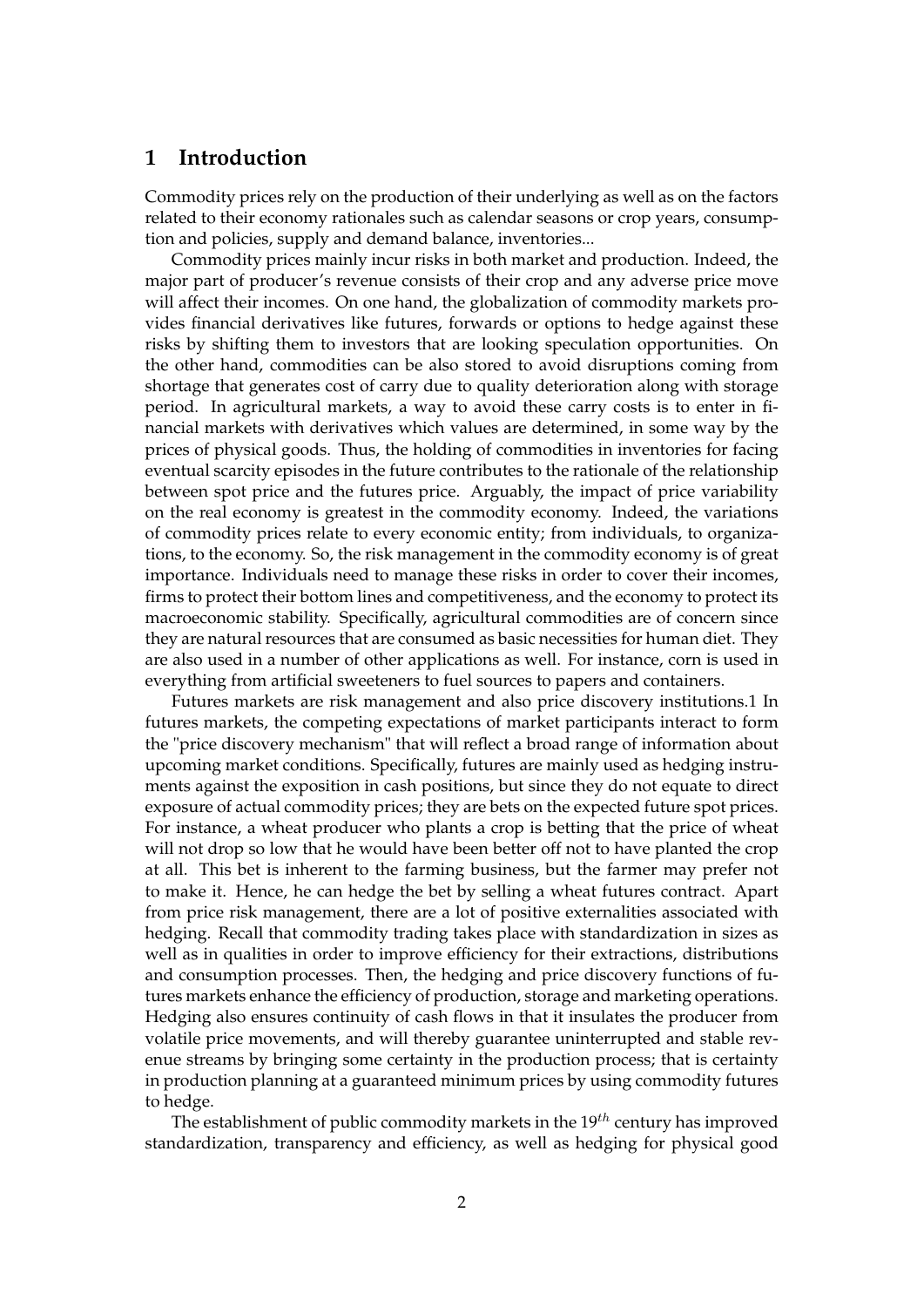prices. Futures markets allow to transfer price risk from hedgers to speculators (Keynes [27]) and they are used in short position of the long position that constitute the physical good. For instance, such a hedger is a farmer who plants a wheat crop and will incur the risk of losing money if the price of wheat falls before harvest or if part of the production perishes because of bad weather. When futures markets exists, the farmer can reduce the risk of loosing the revenue of his wheat crop by taking a short in futures market. Then, he is guaranteed to receive at maturity of futures contract, a predetermined price. Meanwhile, an appropriate and reliable strategy for optimal position in futures contracts that should sufficiently reduce price and quantity risks as much as possible has to be decided before planting.

This decision making problem is also equivalent to derive a portfolio strategy with which the hedger holds, from planting time to harvest time, a non-traded asset with a significant portion of his wealth in production income. A large body of literature on futures markets has investigated the problem of hedging strategies using various techniques to derive the optimal hedge portfolio. Most of these techniques either minimize a risk function or maximize an expected utility function of wealth. The main difference between the two approach is that minimizing a risk function results in pure hedge while maximizing will include a speculative component according to aversion to risk. In static framework, decision making problem relies on two points in time for objective function optimization. The risk functions that are minimized include variance, semi-variance for downside risk which is generalized to lower partial moments (Chen et al. [9], Sadefo Kamdem[17] and Lien and Tse [34]). Examples of utility functions in expected utility maximization approach are mean-variance, mean-Gini (Shalit and Yitzhaki [40]). As illustration for agricultural markets, Rolfo [39] had used mean variance technique to derive optimal hedge ratio under price risk and output risk for exporter countries. Besides, other methods that rely on stochastic dominance concept have been investigated.

Hedging strategies strongly depend upon their hedge ratio approach and the criteria to choose an appropriate strategy may be misleading. According to Chen et al. [10], there is no single optimal hedge ratio that is distinctly superior to the others unless an appropriate criterion is defined. A well known performance measure for hedge ratio is by Ederington [14]. Sharpe-type measure of Howard and D'Antonio [23] and certainty equivalent measure. All of these hedging effectiveness measures are misleading in that they are downward biased which leads to under-reported hedging strategy. Using L-moment tool, we provide hedging performance measure that allows to rank different hedging strategies. Furthermore, if the investment horizon is too long, the futures contract matures earlier and the hedger will incur the risk of loosing money by rolling a futures contract to a new one. Indeed, depending on the prevailing market situation (backwardation or contango), rollover process may yield to losses. Noting that the risk incurred by rollover process belongs to basis risk, we analyze an optimal hedging strategy for price and quantity risks that takes into account the rollover process. We have found that the papers from Gardner [20] and Baesel and Grant [3] are nevertheless prominent on rollover issue. Gardner [20] has dealt with rollover hedging when long term futures market is missing with fixed quantity and Baesel and Grant [3] derived optimal sequential strategy for quantity risk. We show that, the combination of the two approaches results into optimal hedging strategy for price uncertainty as well as quantity risk in term of basis risk. Finally, using the L-performance measure shows the superiority of this strategy over other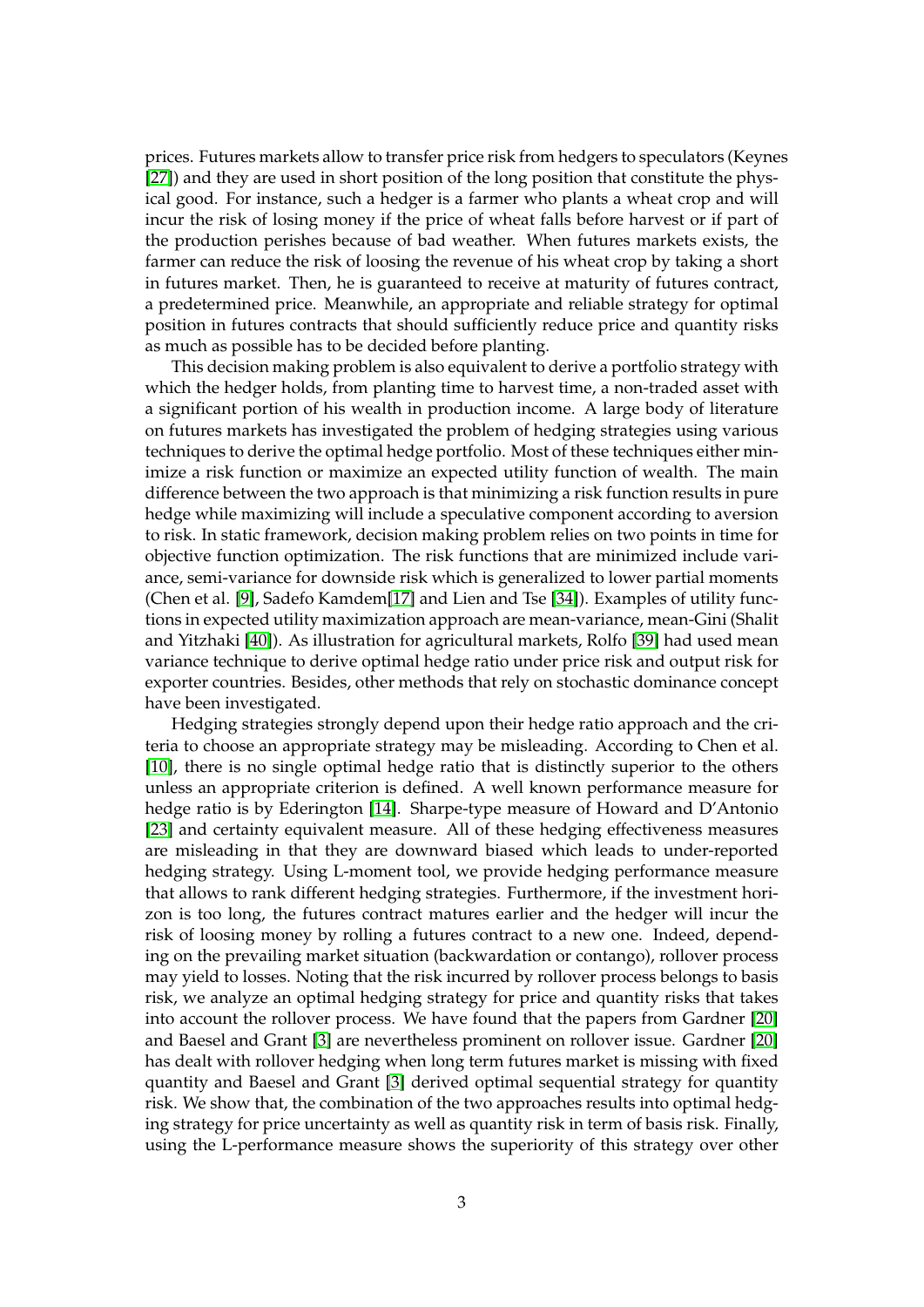strategies.

This paper is organized as follows. The first section states the issue of hedging and the motivations. The second one describes the existing approaches to derive hedge ratios with their shortcomings. The investigation of the hedging effectiveness measures follows in the third section and will presents a way to select the hedging strategy by ranking the hedge portfolios performance. In section four, optimal hedging strategy is derived, in term of basis, risk for quantity risk and when futures market is missing. The last section is devoted to applications on observed futures prices followed by a conclusion.

## **2 Related works on hedging with Futures Markets**

A financial hedge consists in specific position of an investment that should reduce, as much as possible, the risk incurred by another existing investment. Specially, hedging with futures contracts consists in reducing the spot price risk at the expense of potential reward. In commodity market, the futures contract is usually the simplest hedging instrument. The first motive for hedging with futures in commodity markets comes from the need for optimal balance between risk and return that reduces spot price risk as well as other relative risk such production and storage risks. Indeed, for storable commodities, inventories allows to absorb shocks in the supply and demand balance.

Many papers in the financial literature have investigated the use of futures markets to offset uncertainties pertaining commodity trading activities. The research stream on futures hedging has started with *Price Insurance Theory* and has analyzed the hedger to avoid loss due to any price move related to positions in futures markets. As economic rationale for hedging, Keynes [27], Hicks [21] and Kaldor [25] argued that the hedgers shift the risk to speculators by paying a premium. So did Working [45] for risk insurance $^1$ , but had firstly advocated on earning returns theory where a sort of arbitrage consists to enter the market only when the hedger perceives a promising opportunity for profit. That is to say, a decision for hedging could also include speculation purpose and does not have to be limited on pure risk hedging only.

Later on, *Portfolio Theory* approach of Markowitz has been applied to futures hedging in order to investigate the hedger's risk-return trade-off. Thus, the hedge portfolio considers in priority the asset to be hedged, the non-traded position, and the futures contract as hedging instrument. This statement can be found in Rolfo [39] for static framework and Ho [22] for continuous time framework among other. The hedger is then maximizing the expected utility of his wealth. For active markets, the hedging can include other traded assets to derive optimal hedging strategy like in Adler and Detemple  $[1]$ . However, Pennings and Leuthold  $[37]$  noticed that William<sup>2</sup> had

<sup>&</sup>lt;sup>1</sup>"The reason for hedgers to have their orders executed expeditiously is to reduce the interval in which their inventories are left uncovered, exposed to the risk of price change", Pennings and Leuthold [37]

<sup>&</sup>lt;sup>2</sup>Williams J. C., The economic function of futures markets, Cambridge University Press, 1986.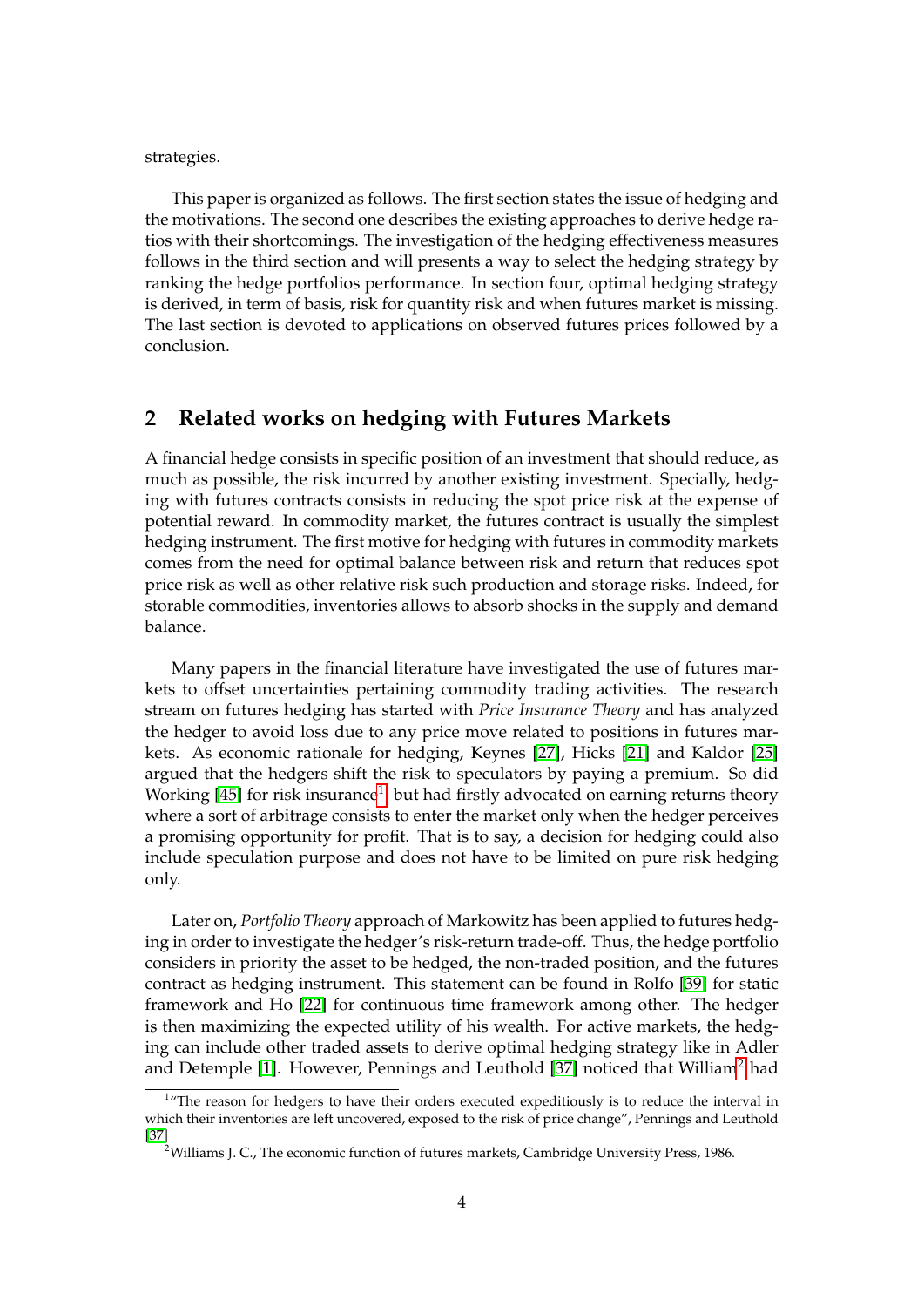stressed the difficulty for the portfolio approach to diversify the risk in production, transport and processing (commodity availability) that inventories absorb and which motivates the use of futures contracts. In addition, the portfolio theory in hedging assumes the initial position of inventories to be unhedged is extremely sensitive to the predetermined position. Aside, pure insurance and portfolio approaches to hedging, there is *Loan Markets Theory* and *Liquidity Theory*. 3 Kamara [26] argued that the three theories contribute, in explaining why producers hedge: "the hedger's position in futures is motivated partially by the desire to stabilize income and partially by the desire to increase the expected profits". Meanwhile, it is clear that all the approaches are all based on optimization techniques.

Among the various optimization techniques applied to derive the hedge ratios in static framework, minimum-variance is used as benchmark in comparing different approaches. But, minimum-variance approach equally penalizes both upside and downside deviation of returns from the mean. For instance, an agricultural producer that wants to hedge his business is much more worried by the downside shock from a target level of revenues than the upside deviation. Hence, minimum-variance hedge ratio may lead to suboptimal hedging recommendations. The mean-variance approach is consistent with expected utility theory if all uncertainty factors satisfy the location-scale<sup>4</sup> condition. To overcome this shortcoming, alternative approaches consistent with stochastic dominance concept have been developed. They include mean-extended-Gini (MEG), lower partial moment (LPM), Value-at-Risk (VaR) and conditional Value-at-Risk (CVaR) (see [15], [16] for more details on VaR). Sequential approaches have been also investigated to take into account period and horizon effects on hedge ratios. For instance, Cecchetti et al. [8], Chen et al. [10] and Lien and Luo [32] derived hedge ratio in multi-period analysis, Baillie and Myers [4] based their analysis on conditional distribution approach (ARCH: autoregressive conditional heteroskedastic and GARCH: generalized ARCH) and Fernandez [18]; Conlon and Cotter [11] applied wavelet decomposition to derive hedge ratio according to hedging horizon.

## **3 Some hedging approaches in static framework**

Consider a time period defined on the basis of initial date,  $t = 0$ , and final date,  $t = T$ . At time  $t = T$ , the hedger wants to sell his production of unknown quantity  $Q_T$ , at prevailing spot price  $S_T$ . Assume that there is a futures market for him to reduce the risk of losing part of total revenue his will incur. In this section, we also assume the futures contract lives the investment horizon  $[0, T]$ . Denote by  $F_0$  the futures price at time  $t = 0$  and by  $F_T$  the futures price at *T*. If the investment horizon is longer than *T*, the futures contract should be rolled over the next period and this analysis is addressed in section 4. The issue is to find the investment strategy that will reduce, as much as possible, both spot price and quantity risks. That is to decide, at initial date, the position,  $x$ , in futures market. The portfolio then modifies from  $S_T Q_T$  to hedge

<sup>&</sup>lt;sup>3</sup>Other motivations for hedging with futures markets relate to loan markets theory and to liquidity theory. Loan markets theory refers to hedging operation by getting the accessibility for a period of time while liquidity theory is the provision that organized markets facilitate.

<sup>&</sup>lt;sup>4</sup>Normal distribution is typically assumed but will not be realistic in practice.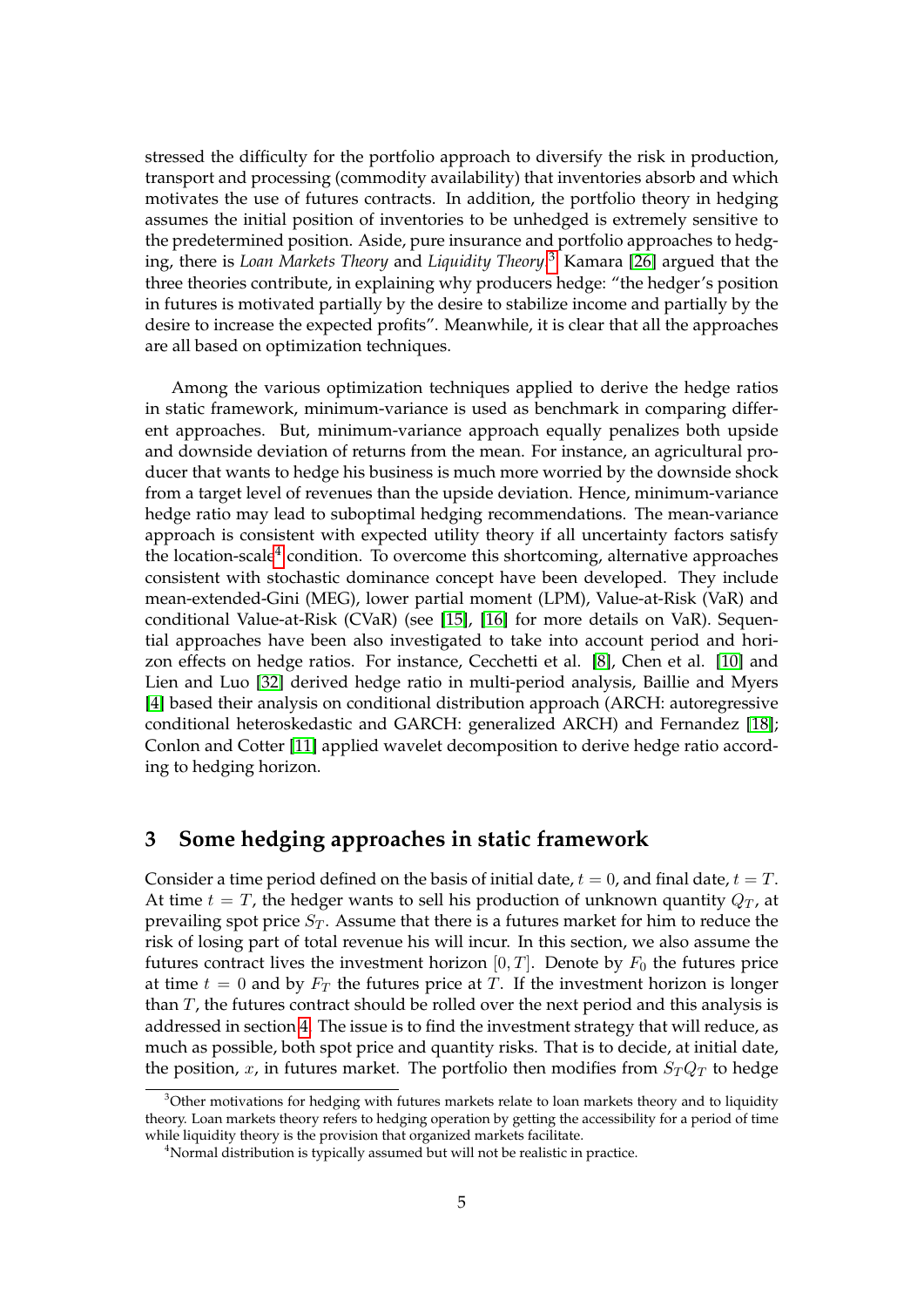portfolio as follows

$$
\mathcal{W}_T = S_T Q_T - x \Delta F_T,\tag{3.1}
$$

where  $\Delta F_T$  stands for  $F_T - F_0$ . Equivalently, the hedge portfolio return is given by

$$
R_h = \frac{S_T Q_T R_s - x F_T R_f}{S_T Q_T} = R_s - h R_f,\tag{3.2}
$$

where  $R_s$  and  $R_f$  are respectively the spot and futures returns with

$$
R_s = \frac{S_T - S_0}{S_0}
$$
 and  $R_f = \frac{F_T - F_0}{F_0}$  (3.3)

and *h* is the hedge ratio defined by

$$
h = \frac{xF_T}{S_T Q_T}.\tag{3.4}
$$

Hedging strategy consists in finding the proportion, *h*, of futures contract. There are various approaches to derive the hedging ratio, h, that rely on producer's preference according to either risk psychology or risk ordering. The psychology risk stream relates to expected utility that involves coefficients like aversion, prudence and temperance while risk ordering stream relies on stochastic dominance concept. In the context of agricultural farmer, we recall the various ratio according to these two streams.

### **3.1 Hedge ratios based on risk psychology**

The basic hedge ratio is the value of *h* that minimizes the variance of the a portfolio with return *R<sup>h</sup>* and it had been introduced by McKinnon (1967) for a commodity producer. The minimum-variance hedge ratio, that we denote  $h^*_{minV}$ , gives the proportion position in futures contracst that will make the hedge portfolio variance as small as possible to reduce the risk incurred in spot price return at maturity *T*. The minimum-variance hedge ratio is given as follows:

$$
h_{\min V} = \frac{Cov\left[R_s, R_f\right]}{Cov\left[R_f, R_f\right]} = \frac{Cov\left[R_s, R_f\right]}{V\left[R_f\right]}
$$
\n(3.5)

This hedge ratio is pure hedge and it does not account for the portfolio expected return that allows for speculative component in the same time. The shortcoming of minimum-variance hedge ration is that, in case of multiple contracts, it is pronounced on low volatility contracts at the expense of exploiting correlation properties (Stoyanov [42]). Therefore, the mean-variance is generally seen as the extension (see for example Anderson and Danthine [2], Duffie [13]) of minimum-variance strategy that takes into account the hedger's preference in terms of portfolio return and risk aversion *γ*.

The mean-variance is also referred to as quadratic utility when returns distribution is normally distributed. The optimal hedging value that maximizes the expected quadratic utility function is obtained as follows:

$$
h_{\text{QUE}}^{*} = \frac{Cov[R_{s}, R_{f}]}{V[R_{f}]} - \frac{E[R_{f}]}{\gamma V[R_{f}]}.
$$
\n(3.6)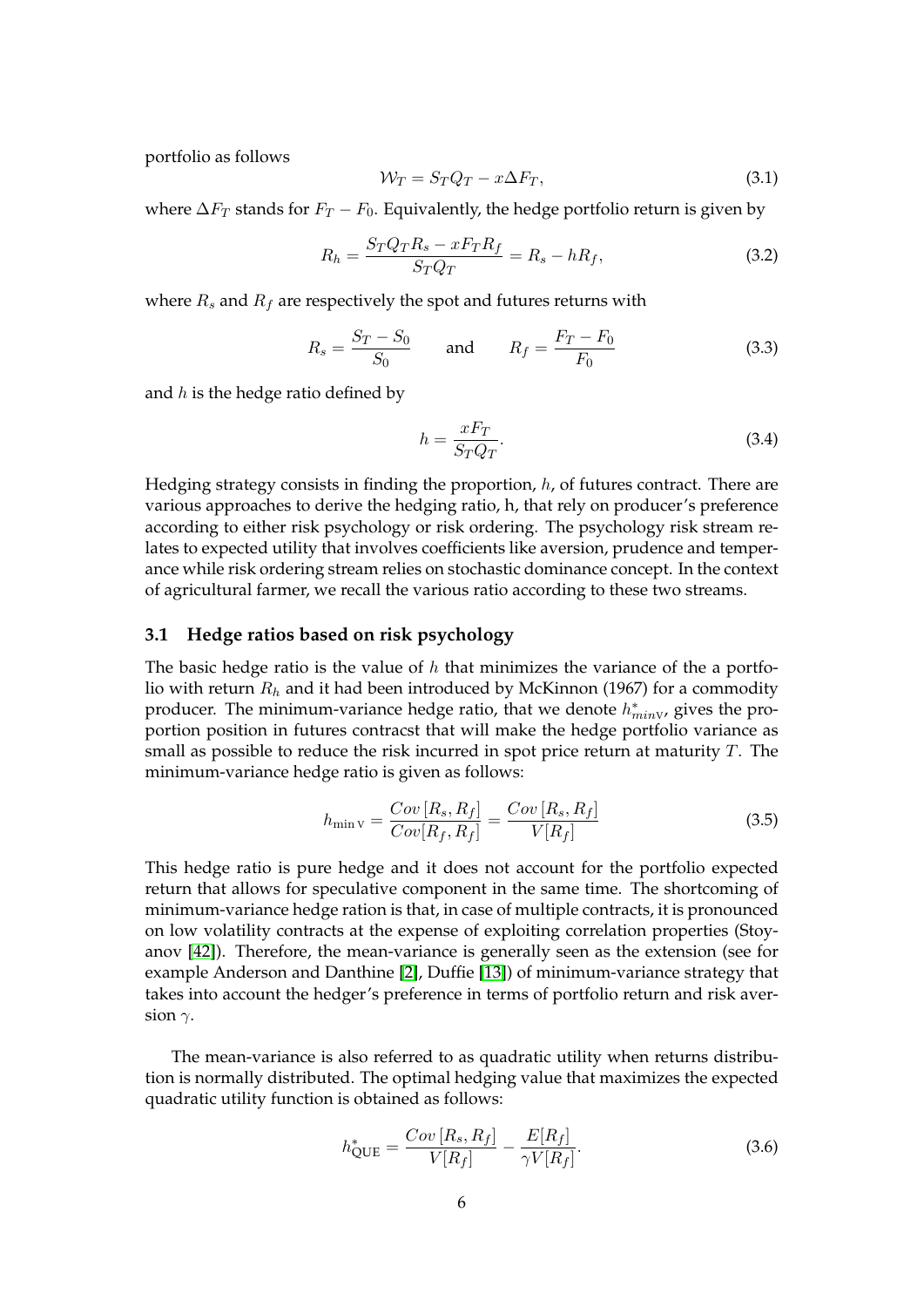where  $h^*_{\text{QUE}}$  is composed of the pure hedge component,  $h^*_{minV}$ , in equation (??) and a speculative component. Mean-variance hedge ratio allows the the risk-averse producer can hedge his income variability on the futures markets by buying or selling futures.

The amount of futures for speculation is determined by risk aversion and futures price variability. The speculative component position then converges towards zero with infinite risk aversion ( $\gamma \to \infty$ ) or if the futures price process is martingale  $(E[F_T] = F_0)$ . That is the case where the hedger is extremely reluctant to take risks or does not expect any additional return. Pure speculative strategy holds whenever the spot and the futures are uncorrelated in case of no insurance motive. Futures trading by producers results from a mixture of hedging and speculative motives.

Similarly, using Arrow-Pratt approximation of risk premium by second-order Taylorexpansion, the hedger's preference as quadratic utility function makes the meanvariance hedge ratio equivalent to the case where the portfolio returns are normally distributed. Subsequently, when the returns are not normally distributed, the meanvariance hedge ratio will be suboptimal and the quadratic utility then becomes unrealistic. In practice, normality assumption fails because fat tails distribution.

**Proposition 3.1.** An extension of the Arrow-Pratt approximation to fourth-order Taylor expansion leads to coefficients of prudence and temperance that are respectively associated to third and fourth moments. $5$  The corresponding expected utility maximization program is given by

$$
\max_{h} \left\{ E[R_h] - \frac{\gamma}{2} V[R_h] + \frac{\chi}{6} M_3[R_h] - \frac{\psi}{24} M_4[R_h] \right\},
$$
\n(3.7)

where  $M_3$  and  $M_4$  are respectively third (skewness) and fourth centered moments (kurtosis) and the coefficients for psychology risk  $\chi$  and  $\psi$ , express respectively the taste for asymmetry (prudence) and aversion to fat tails (temperance). Instead using skewness and kurtosis, the maximization program becomes

$$
\max_{h} \left\{ E[R_h] - \frac{\zeta}{2} V[R_h] + \varphi s_3(R_h) - \frac{\xi}{2} s_4^2(R_h) \right\},\tag{3.8}
$$

with *s*<sup>3</sup> and *s*<sup>4</sup> being skewness and kurtosis operator respectively with modified set of coefficients for risk psychology. The hedge ratio solution of the above program is as follows

$$
h^{\text{MVSK}} = \frac{E[R_h] + \varphi s_3(R_h)}{\zeta V[R_h] - \xi s_4^2(R_h)}.
$$
\n(3.9)

**Remark 3.2.** The optimization problem in program (3.7) is usually solved numerically.

For the proof of the precede results is similar some results of Le Courtois and Walter [28] that is concern by the portfolio assets allocation in finance. This has similarity with the mean-variance hedge ratio,  $h^*_{MV}$ , in equation (3.6). The hedge ratio  $h^{MVSK}$  includes asymmetry and fat tails influences on respectively the mean and the variance

<sup>&</sup>lt;sup>5</sup>Alternative method based on higher moments to derive the hedge ratio without Taylor expansion has been developed in from Brooks et al. [7]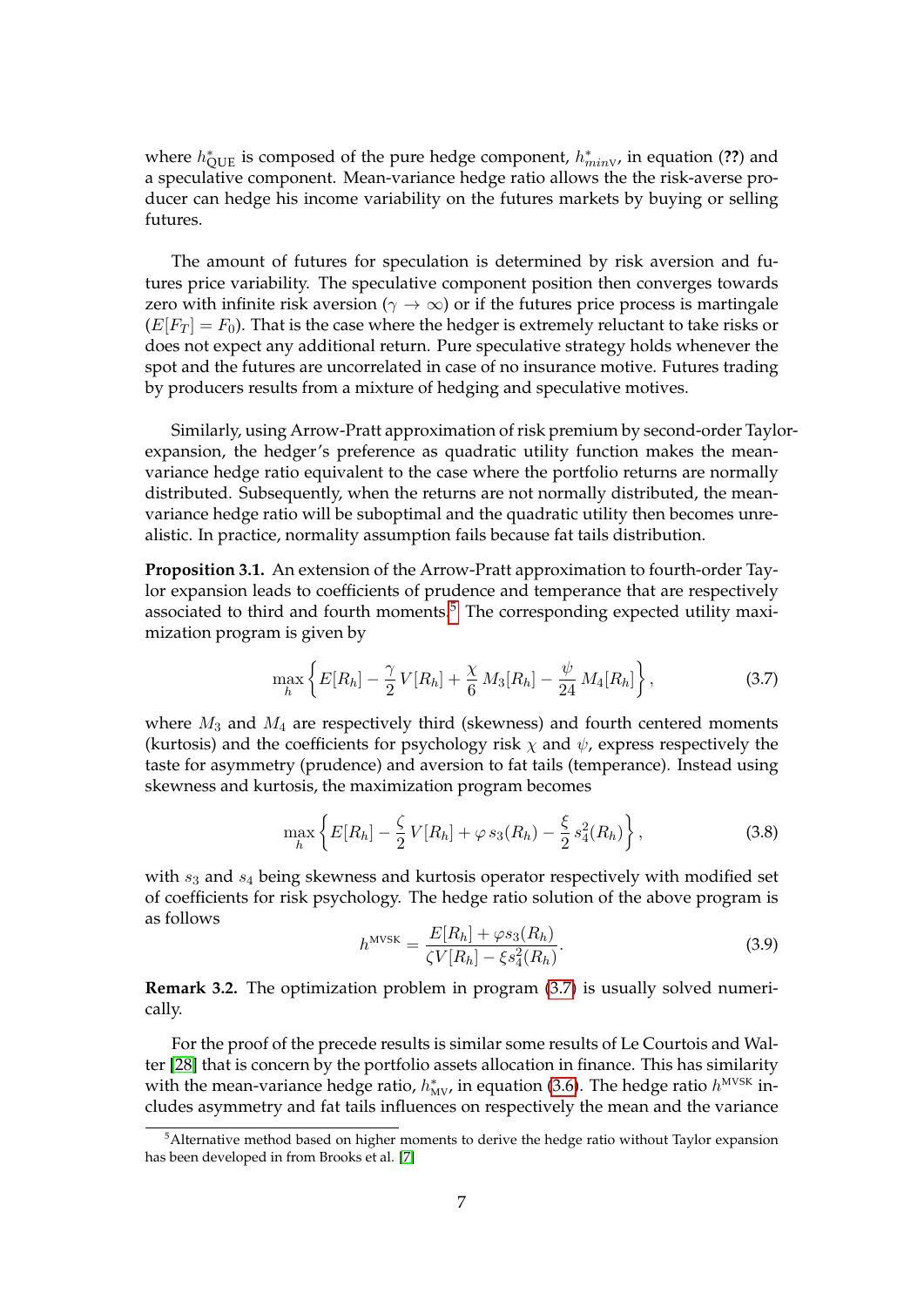of the hedge portfolio. Indeed, skewness and kurtosis together capture risk distribution of the hedge portfolio in that skewness indicates difference between profits and losses and kurtosis the occurrence of extreme events.

Other utility function can be used to derive hedge ratio in static framework. For instance, Rolfo [39] had also considered logarithm preference and suggested futures contract trading as hedging instrument for variability in both the price and the production of its output. Meanwhile, alternative way to deal with hedging problem is to consider risk ordering concept.

#### **3.2 Hedge ratio based on risk ordering**

The risk ordering approach for hedging strategies corresponds to hedge ratios that are consistent with stochastic dominance concept $6$  known to capture the properties of a distribution. Particularly, these hedge ratios rank different hedge portfolios according to preference (with only limited information about the utility function of a particular consumer) with no constraint on taste and aversion or particular distribution. They include mean-extended-Gini, lower partial moment approach (Chen et al. [10], Lien and Tse [34]) as well as famous risk measures in finance such as Value-at-Risk and Conditional Value-at-Risk. The purpose is then to minimize a risk specific measure.

Let's  $R_1$  and  $R_2$  be two random variables defined on probability space,  $(\Omega, \mathcal{F}, (\mathcal{F}_t)_{t>0}, Prob)$ with their respective cumulative distribution functions,

$$
G_1(x) = Prob(R_1 \leq x) \quad \text{and} \quad G_2(x) = Prob(R_2 \leq x).
$$

Recall that  $R_1$  dominates  $R_2$  by the first-order (respectively by the second-order) stochastic dominance, SD1 (respectively, SD2) if and only if all investors that prefer more to less (respectively are risk-averse) would prefer  $R_1$  to  $R_2$ . We denote the SD1 relation by  $R_1 \succeq_{SD1} R_2$  and the SD2 relation by  $R_1 \succeq_{SD2} R_2$ . Formally,  $R_1$  is said to first-order stochastically dominate *R*2, if

$$
G_1(x) \leq G_2(x), \,\forall x.
$$

 $R_1$  is said to second-order stochastically dominate  $R_2$ , if

$$
\int_{\infty}^{x} G_1(x) dx \leqslant \int_{\infty}^{x} G_2(x) dx, \,\forall x.
$$

The first-order stochastic dominance relation corresponds to all choices made by investors with monotonic expected utility function while the second-order stochastic dominance relation is all choices made by risk-averse expected-utility investors. We simply write  $R_1 \succeq_{SD1} R_2$  and  $R_1 \succeq_{SD2} R_2$  whenever  $R_1$  dominates  $R_2$  according to SD1 and SD2 respectively. Besides, the first-order stochastic dominance relation implies the second-order stochastic dominance relation,

$$
R_1 \succeq_{SD1} R_2 \implies R_1 \succeq_{SD2} R_2.
$$

<sup>&</sup>lt;sup>6</sup>The rationales for the stochastic dominance are well documented in Rothschild M. & Stiglitz J. E., "Increasing risk I. A definition". *Journal of Economic Theory*, 2, 225-243; 1970.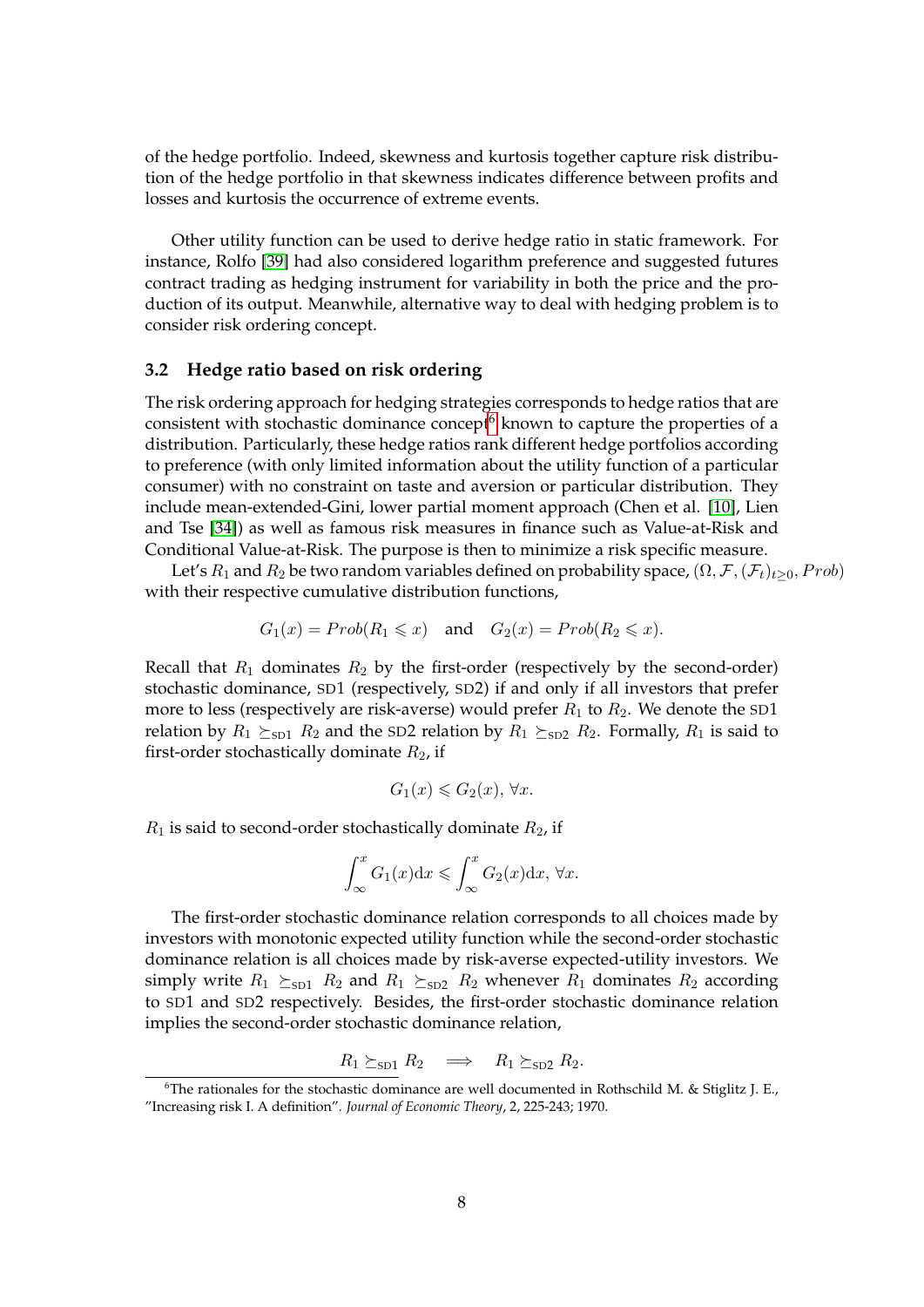#### **3.2.1 Mean-extended-Gini hedge ratio**

The MEG coefficient is a non-negative, non-decreasing and bounded function of a risk parameter  $1 \le \delta < \infty$ . Following Shalit and Yitzhaki [40], it can be applied to a hedge portfolio returns, *Rh*,

$$
\Gamma_h(\delta) = \int_a^b (1 - G_h(R_h)) \, dR_h - \int_a^b (1 - G(R_h))^{\delta} \, dR_h,
$$
\n(3.10)

where *a*, *b* with  $(a \le b)$  are real numbers and *G* is the cumulative probability distribution of the portfolio return  $R_h$ . The parameter  $\delta$  plays the role of risk aversion as the extend-Gini coefficient can be viewed as risk premium that should be subtracted from the expected value of portfolio. Hence, when  $\delta = 1$  the investor is risk neutral and  $\Gamma_h(0) = 0$ ; for a risk-seeker,  $0 \le \delta < 1$  and when  $\delta > 1$ , the investor is risk-averse.

Consider two portfolios, say *R*<sup>1</sup> and *R*2, with their respective returns distribution *G*<sub>1</sub> and *G*<sub>2</sub>. Let's  $(\epsilon_n)_{n \in N^*}$  be the sequence defined as follows

$$
\epsilon_n = \int_a^b (1 - G_1(x))^n dx - \int_a^b (1 - G_2(x))^n dx.
$$
 (3.11)

Yitzhaki and Schechtman [46] have proved that if  $\epsilon_n \geq 0$ ,  $R_1 \succeq_{SD1} R_2$  and  $R_1 \succeq_{SD2}$ *R*<sub>2</sub>. Consequently, mean-extended-Gini coefficient  $\Gamma_{\delta}(R_h)$  is the risk measure and can be minimized to achieve an optimal hedging strategy<sup>7</sup>,  $h^*_{\text{MEG}}$ . However, as the mean-extended-Gini coefficient in equation (3.10) is difficult to evaluate in practice since there is no explicit analytic formula, Shalit and Yitzhaki [40] have suggested the following expression

$$
\Gamma_h(\delta) = -\delta \operatorname{Cov}\left(R_h, \left(1 - G(R_h)\right)^{\delta - 1}\right) \tag{3.12}
$$

that leads to the optimal hedge ratio (Shalit [41]) given by

$$
h_{\text{MEG}}^* = \frac{Cov\left(R_s, \ (1 - G(R_h))^{\delta - 1}\right)}{Cov\left(R_f, \ (1 - G(R_h))^{\delta - 1}\right)}.\tag{3.13}
$$

Therefore, the mean-extended-Gini hedge ratio can be estimated under assumption of probability distribution.

#### **3.2.2 Hedging with lower partial moment**

Lower partial moment belongs to class of downside risk measures. Downside risks only focus on the losses and then considers the worse case scenarios from a target level of revenues. The lower partial moment is characterized by two parameters, the target level return, *c*, that determines the shortfalls and the power, *n*, of the shortfalls. The lower partial moment of the hedge portfolio returns,  $x = R_h$ , is defined by

$$
LPM_n(c, x) = \int_{-\infty}^{c} (c - x)^n dG(x), \qquad n \in N,
$$
\n(3.14)

<sup>&</sup>lt;sup>7</sup>The hedger can also obtain an efficient set based on each value of  $\delta$ . The efficient set is progressively reduced when the hedger performs the mean-extended-Gini analysis for different values of *δ* and retains only the intersection of the efficient sets.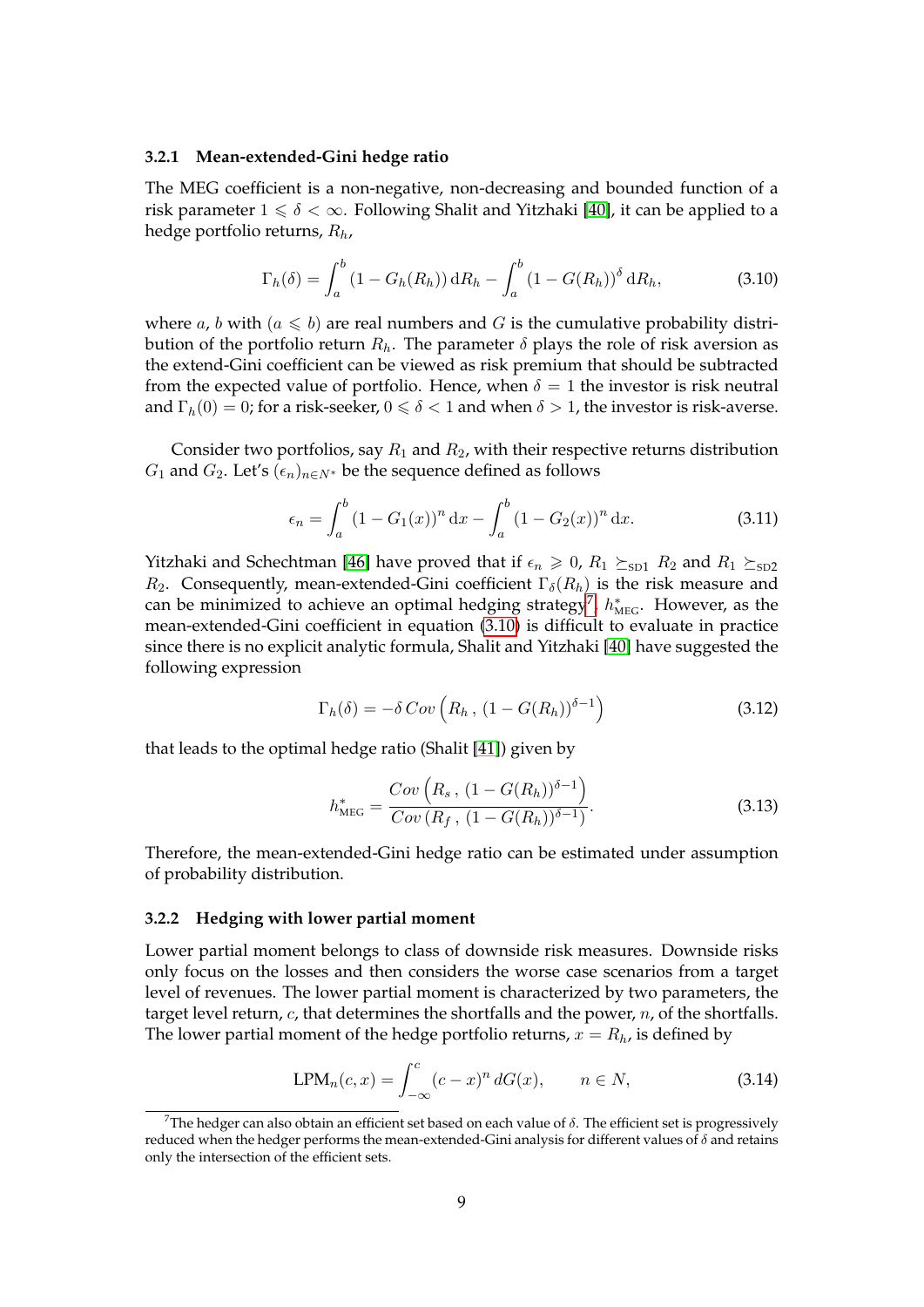where the cases *n <* 1 and *n >* 1 characterize, respectively a risk seeking investor and implies risk averse investor (Fishburn [19] $^8$ ). Note that semi-variance is a special case of lower partial moment approach, with  $c = 0$  and  $n = 2$ ,  $\ell_2(2, \cdot)$ .

Furthermore, the lower partial moment satisfies the first and second order stochastic dominance relations and can be used as risk measure. Bawa [5] showed that *n th* order lower partial moment is consistent with stochastic dominance of the  $(n + 1)$ <sup>th</sup> order. Lien and Tse [34] had observed that, when *n >* 1, the *n th* order lower partial moment is given by

$$
\ell_n(c, R_h) = E\left\{ [\max(0, c - R_h)]^n \right\}.
$$
\n(3.15)

The first order condition with right to the hedge ratio is

$$
-n E\left\{[\max(0, c - R_h)]^{n-1} R_f\right\} = 0,
$$

with the second order condition always satisfied (positive).

#### **3.2.3 Hedge ratio based on VaR and CVaR**

From Ogryzak and Ruszczyński [36] Value-at-Risk and conditional Value-at-Risk (hence, from now on VaR and CVaR ) satisfy SD1 and SD2 properties respectively. VaR and CVaR belong to the class of downside risk measures when dealing with hedging. They measure the "potential losses" associated with a risky position on a predefined horizon, at a given risk level  $\alpha \in (0,1)$ . Specially, VaR indicates the potential loss of amount at probability  $1 - \alpha$  for a strategy over a specified time horizon, while the CVaR, as an extension of VaR, gives the total amount of a given loss event. Formally, the VaR at probability level  $\alpha$  for the hedge portfolio returns  $R_h$  is defined as

$$
VaR_{\alpha}(R_h) = \inf \{ x \in R, prob(R_h > x) \le 1 - \alpha \},\tag{3.16}
$$

and the corresponding CVaR is as follows

$$
CVaR_{\alpha}(R_h) = E\left[-R_h| - R_h > VaR_{\alpha}(R_h)\right]. \tag{3.17}
$$

Thus, given an amount, VaR stresses how often a portfolio could loose and CVaR will indicate the potential loss beyond a given amount. Meanwhile, VaR lacks the subadditivity property, which is fundamental for portfolio diversification and will provide no information about the portfolio losses corresponding to period of predefined risk. The CVaR is sub-additive and accounts for tail risk. Hence, it allows portfolios optimization as shown in Rockafellar and Uryasev [38]. Besides, CVaR overcomes lack of sub-additivity and indifference to tail losses, but will require a large size data for consistent estimation even more sensitive to estimation errors than VaR.

The optimization problems $^9$  for VaR and CVaR are given by

$$
h_{VaR}^* = \arg\min_{h \in R} VaR_{\alpha}(R_h)
$$
  
\n
$$
h_{CVaR}^* = \arg\min_{h \in R} CVaR_{\alpha}(R_h)
$$
\n(3.18)

 ${}^{8}$ The Fishburn risk measure has the same form but allows for a non integer, positive power function. <sup>9</sup>These problems require to assume that  $VaR_\alpha$  and  $CVaR_\alpha$  are continuously differentiable in *h* and

that the distributions of the spot return  $R_s$  and futures return  $R_f$  have positive density.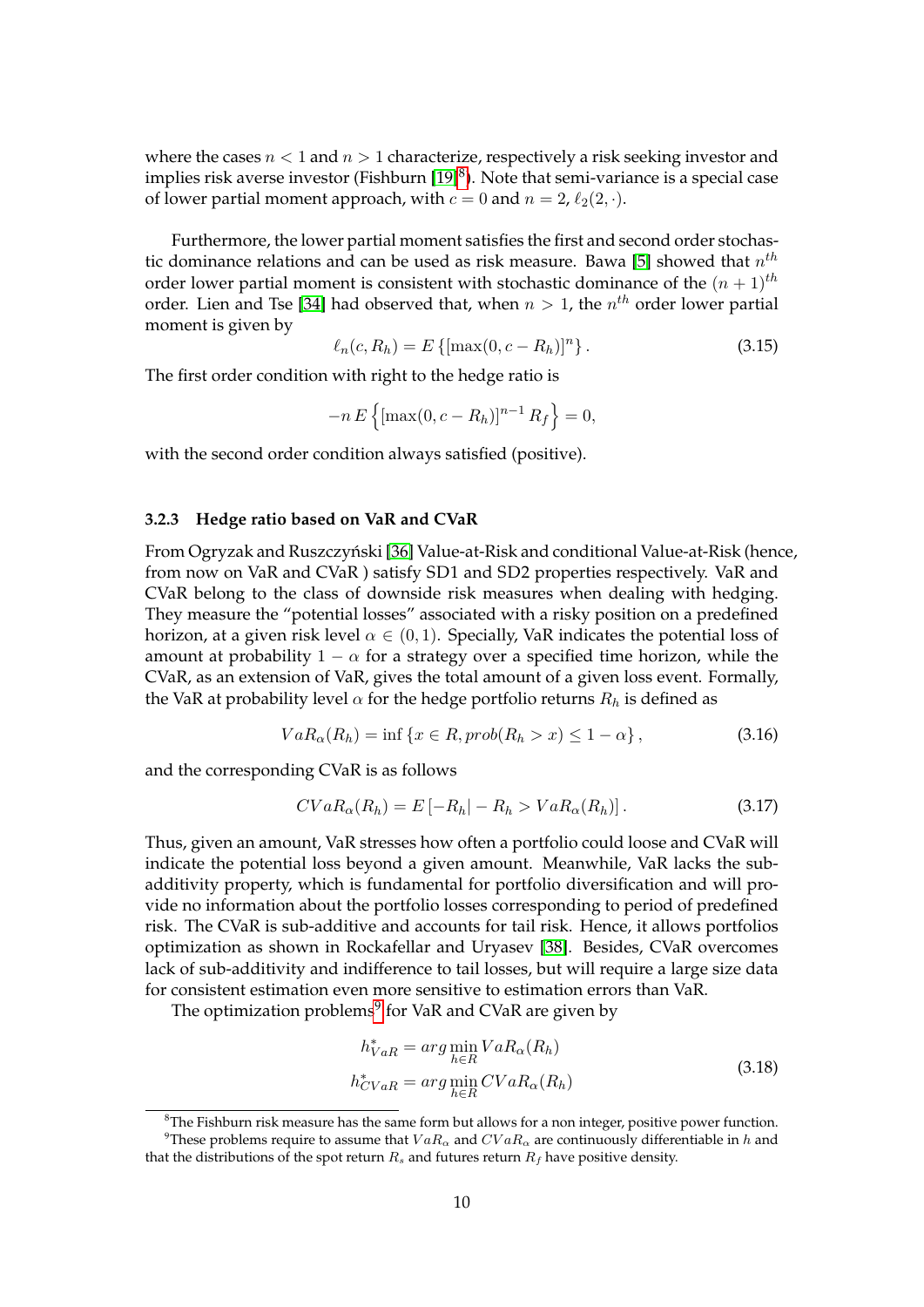However, one knows that VaR and CVaR measures depend on the distribution of the hedge portfolio returns which would lead hedging strategy extremely dependent on predetermined risk level  $\alpha$  and distribution. Overall, each hedge ratio leads to a specific hedging strategies that depends upon the approach used. That is to say with the same data, the hedging strategy to apply, among the above described, remains elusive. A criteria to distinguish them is hedging effectiveness that evaluates the hedging performance.

### **3.3 Hedging performance**

Hedging performance is a measure of hedging effectiveness that serves as criterion to compare the consistency in both estimation and post samples of different hedge ratios. There are three main measures of effectiveness in financial literature that relate to futures hedging: Ederington [14] measure, Howard and D'Antonio [23] Sharpetype measure and the certain equivalent measure. Ederington [14] has first defined effectiveness measure to indicate the reduction effect provided by the futures contract in term of the percentage reduction of the hedge portfolio variance over the spot asset variance,

$$
\mathbf{H}\mathbf{E}_{ED} = 1 - \frac{V[R_h]}{V[R_s]}.
$$
\n(3.19)

According to the measure in equation (3.19), a hedge ratio is deemed better than another if it leads to a smaller variance of the hedge portfolio.

The Howard and D'Antonio [23] measure takes into account both expected return and volatility of hedge portfolio,

$$
\mathbf{H}\mathbf{E}_{\text{SH}} = \frac{E[R_h] - r}{\sigma_h} - \frac{E[R_s] - r}{\sigma_s},\tag{3.20}
$$

where *r* is the risk-free interest rate and  $\sigma_h$  and  $\sigma_s$  are respectively the return volatilities of hedge portfolio and the spot.

The third criteria of hedging effectiveness is based on the certainty equivalent measure and is defined such that position in futures contract equates its same expected utility, as follows

$$
E[u(R_s + e)] = E[u(R_s - hR_f)],
$$

where *u* is an increasing and concave utility function and *e* is the certainty equivalent.

**Remark 3.3.** Recall that, in all the above three cases, hedging effectiveness is based on the estimated hedge ratio. Lien [30, 31] has shown that all these measures are unreliable because they are downward biased leading to under-reported hedging strategy. Specifically, the Ederington measure is likely to perform only with minimum-variance hedge ratio. In the case of portfolio non normality (as results of spot and futures returns' distribution asymmetry and fat tails), the Sharpe-type hedging effectiveness will fail to onsider relevant properties of portfolio.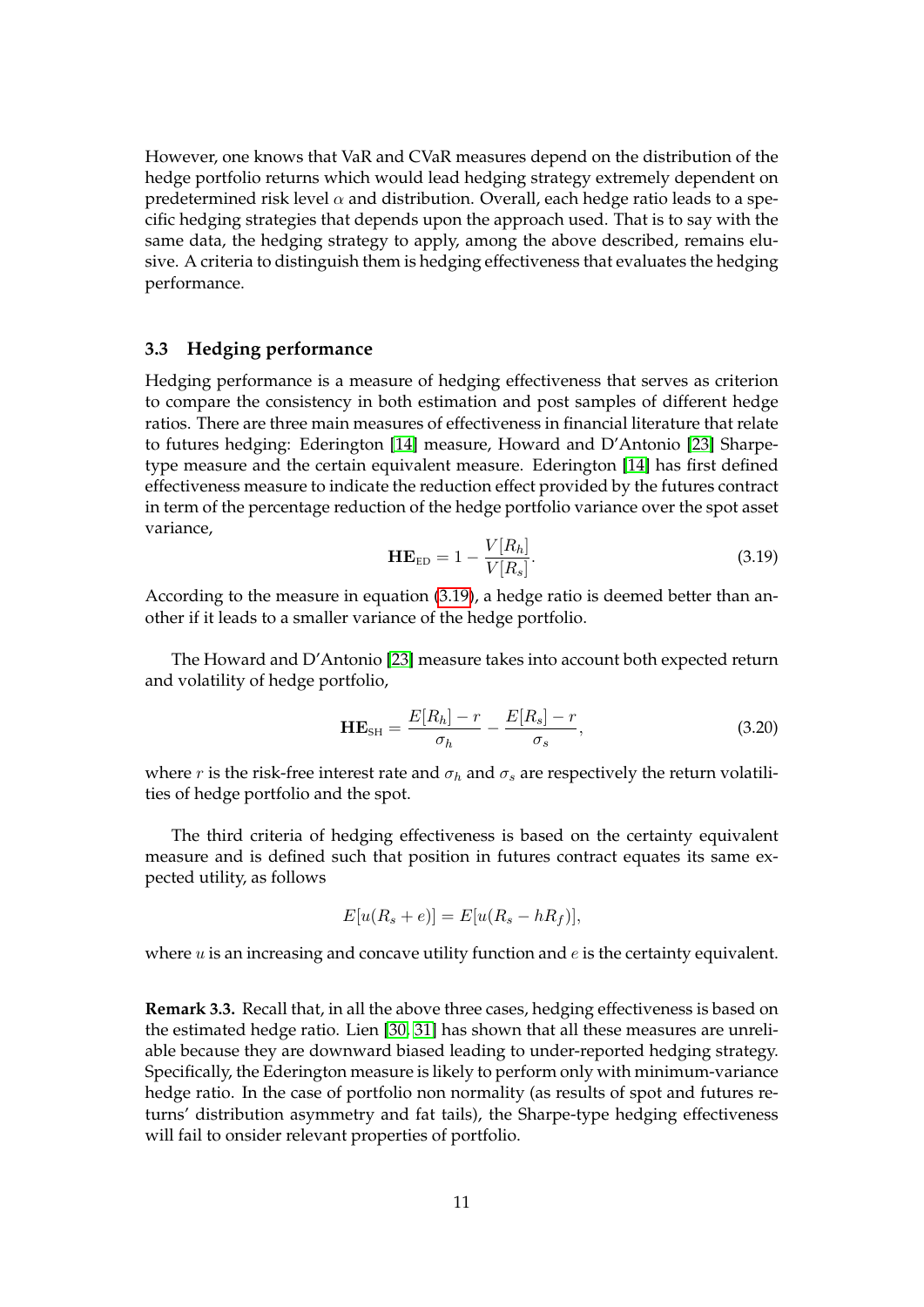To overcome this limits, we propose a ranking based measure of hedging effectiveness by applying the L-performance defined with regard to L-moment approach. The advantage of using L-moment relies on their consistency in estimation. The Lperformance measure ranks different hedge portfolios regardless the methodology of the hedge ratio.

Darolles et al. [12] have used L-performance criterion to rank hedge funds on different portfolio strategies just as Sharpe-ratio ranking. Following the precede literature [12], let's denote by  $\mathbf{HE}_{\text{LP}}$  the effective L-performance and by  $L^h_{q,p}$  and  $L^s_{q,p}$  be L-performance of respectively hedge portfolio and spot asset for given *q* and *p*. The L-performance effectiveness is defined by

$$
\mathbf{H} \mathbf{E}_{\text{LP}} = L_{q,p}^h - L_{q,p}^s \tag{3.21}
$$

where the L-performances  $L_{q,p}^h$  and  $L_{q,p}^s$  are presented in Appendix B. To estimate a L-performance, consider a sample of independent and identically distributed returns  $r_i$ ,  $i = 1, \ldots, N$  with their order statistics:  $r_{1:N} \leq \ldots \leq r_{N:N}$ . The estimator of Lperformance is a ratio of the two linear combinations of order statistics given by

$$
\widehat{L}_{q,p,N} = \frac{\sum_{i=1}^{N} r_{i:N} P_{1,p} \left( \frac{i}{N} \right)}{\sum_{i=1}^{N} r_{i:N} P_{2,q,p} \left( \frac{i}{N} \right)},\tag{3.22}
$$

for L-performance defined<sup>10</sup> on  $u \in (0,1)$ ,  $p \in N$  and  $0 \le q \le p-1$  and polynomials *P*1*,p* and *P*2*,q,p* described as follows

$$
P_{1,p}(u) = \frac{(2p+1)!}{p!}u^p(1-u)^p.
$$
  

$$
P_{2,q,p}(u) = \frac{(2p+1)!}{q!(2p-q)!} \left[ u^{2p-q}(1-u)^q - u^q(1-u)^{2p-q} \right]
$$

The L-performance estimator is consistent and asymptotically normal, under standard regularity conditions, Darolles et al. [12].

In the aims of comparing the hedge ratios as well as the hedging

#### **3.4 Limits of existing hedge ratios**

So far, the issue of hedging commodity revenue with futures market has considered the same date for the maturity and delivery. In reality, these dates may differ mainly when there is no futures contract with long maturity.

**Remark 3.4.** One could think about the producer that has to set a hedging strategy for his activity against either adverse price and yield variation over the planting season with available futures contracts which mature earlier than the delivery date, say *T*. In such a situation, the above described will not be effective to dates mismatch between the position futures market and cash position. Typically, when the production period exceeds maturity date of the active futures contract, the producer will usually initiate a rollover strategy.

<sup>&</sup>lt;sup>10</sup>Notice that, in practice, it is insightful to consider several different pairs of parameters  $q$ ,  $p$  to obtain alternative rankings of portfolios with respect to  $\widehat{L}_{q,p,N}$ .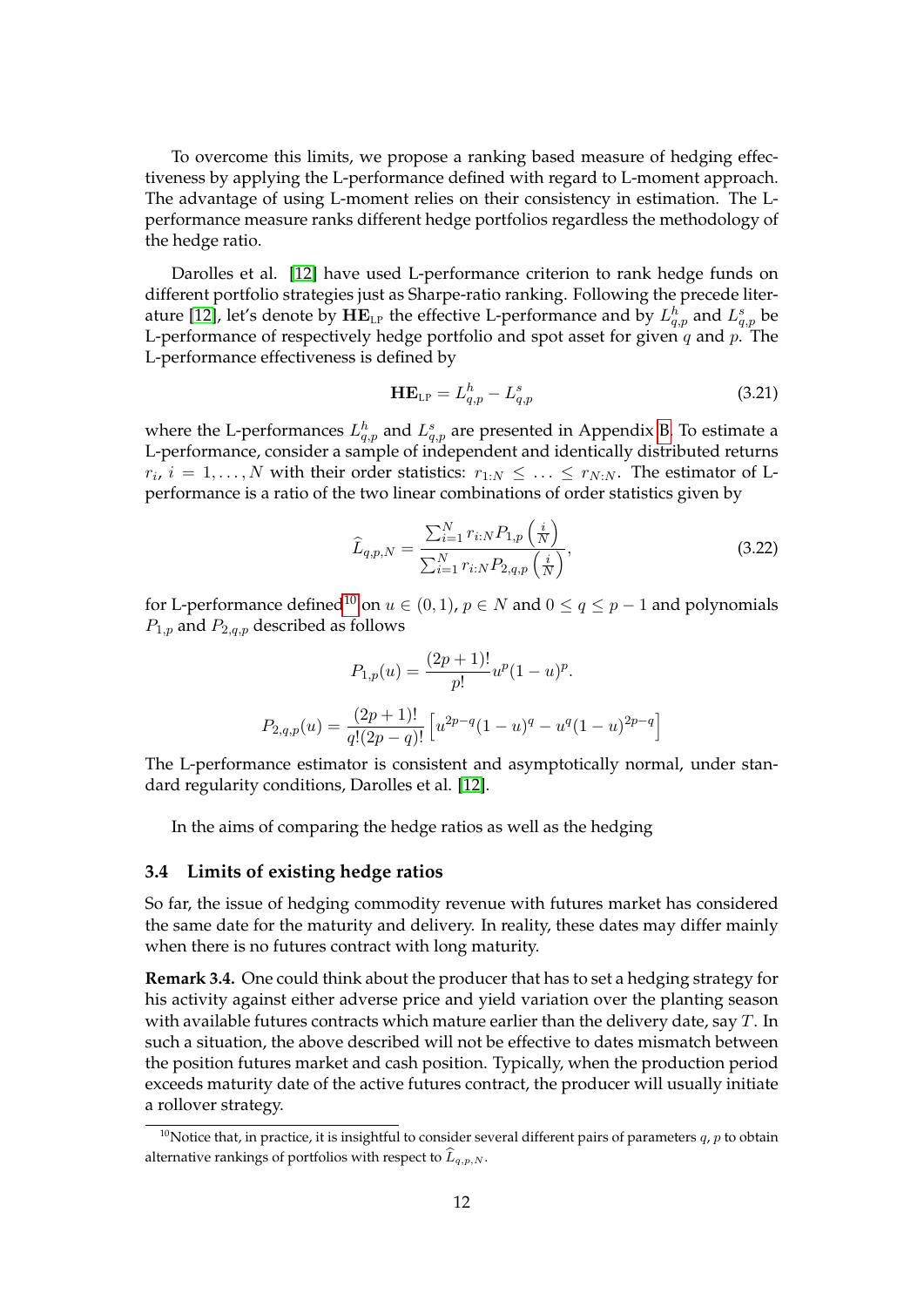The rollover strategy consists in closing out the position in the nearby futures few days prior to its maturity date and taking another position in a contract with longer maturity. This involves closing out one futures contract just few days prior to its delivery date, and then taking position in a new futures contracts with a longer delivery date. one can think of the farmer that makes a planting decision at time zero and will harvest the crop at time *T*, but the maturity dates of the available futures contracts as hedging instruments in the market, hold before harvest time. Note that, the rollover strategy is subject to additional basis risk. Gardner [20] had designed sequential rollovers as marketing strategy to hedge against this basis risk in this situation. He suggested this marketing strategy as a way to efficiently hedge against the additional basis risk.

However, his strategy includes constant outputs neglecting the production risk that matters for storable commodities. In fact, his strategy assumes constant quantity, as implicitly considered in expression (3.2), does not take into account the quantity risk that always pertain when trading storable commodities. For an agricultural producer, the risk of not to get the expected output always exists since his production is subject to weather conditions.

More generally, in agricultural markets, price and output uncertainties are interrelated in that prices react inversely to large variations of output (Conroy and Rendleman[1983]). The combination of these two risks rises the problem of the appropriate position in hedging instruments, specially for the futures contracts with longer maturity that should also account for the additional basis risk in the rollover process. But, for the rollover strategy, production risk is also relevant in inter-crop period for stock and the coming crop year on uncertainties related to weather conditions that could lead to imperfect hedge. Hence, hedging in rollover strategy need to be extended to tackle the inter-crop season to further guarantee revenue over long time exposure.

Additional hedging instruments are insurance products products designed for agricultural producers that have the opportunities to purchase an insurance contract.

The following section considers rollover strategy as in Gardner [20] and include stochastic output. Following Baesel and Grant [3] approach to hedge quantity risk at the rolling time.

# **4 Optimal sequential hedging**

In this section we investigate the optimal hedging strategy thet include an insurance policy. The optimal sequential hedging combines the approach of Gardner [20] on rolling over futures contracts and the sequential hedging of Baesel and Grant [3] to derive a hedging strategy that accounts for both the price and production risk using futures and insurance contracts.

### **4.1 The Strategy**

Consider an agricultural producer that plans to sell his crop for the *T >* 2 coming years. Since futures contracts are available with short maturities, using a rollover strategy on their positions, one can lock in price, in the first year, for the T coming years. Multiyear futures contracts, or sequential rollovers as a substitute, make more sense, along Working (1953) lines, as a device for locking in receipts within an T-years period, argued Gardner (1989). In rollover strategy, a producer faces additional risks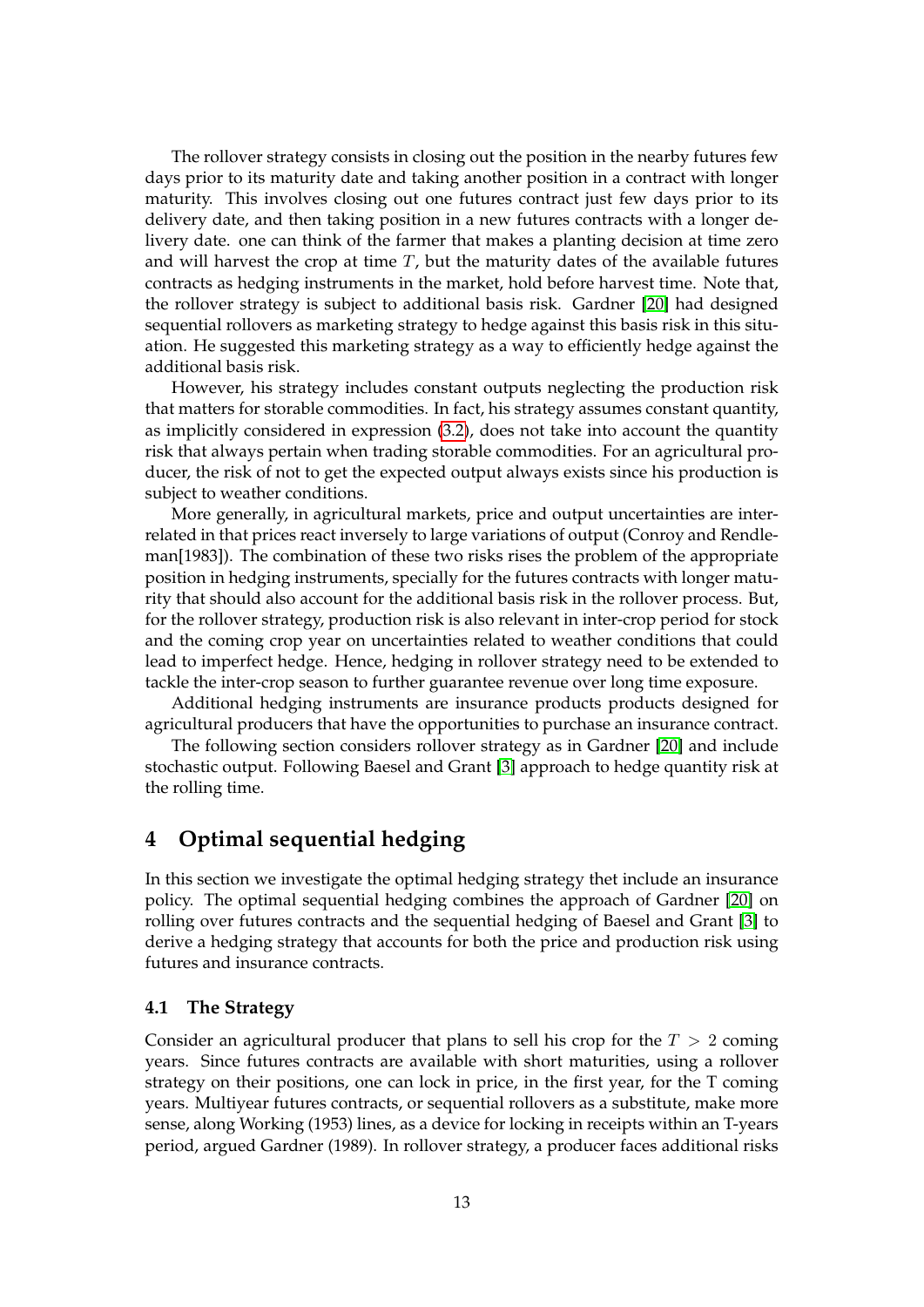including pests infestation of the stocks, low revenue for the coming crop years due to production risk like weather conditions, etc. The producer can purchase an insurance contract to further hedge his revenue. On using insurance to reduce these risks, the producer need an optimal policy together with the futures hedging strategy. An insurance policy is described by the couple  $(I(\cdot), \text{prem})$  where  $I(\cdot)$  and  $\text{prem}$  are are respectively the risk-neutral indemnity paid to risk-averse producer and insurance premium. We assume; at any time *t*, the premium to depend on actuarial value of the policy and the indemnity function to be non-negative and less than the insured value (see Mahul and Wright (2003),

$$
0 \le I_t(x) < x, \qquad \forall x \ge 0 \qquad \text{and} \qquad \text{prem} = \zeta \, E[I_t(x)] \tag{4.1}
$$

with  $\zeta(0) = 0$ ,  $\zeta'(x) > 1$  for all  $x > 0$  is a deterministic loading factor. An optimal insurance contract for a crop year is the insurance premium and the indemnity function that maximize the producerÂs expected utility of gross revenue under the above mentioned constraints:

$$
\max_{I_t(\cdot), prem} E[u(R_t + I_t(\cdot) - prem)] \tag{4.2}
$$

with *R<sup>t</sup>* the producer gross revenue at time *t*. The indemnity function depends on insurance contract and the wealth process is function of both the indemnity and the marketing strategy. Consider a revenue insurance (like Income Protection, IP, or Revenue Assurance, RA) where the producer chooses a proportion of the expected revenue to insure. In such insurance contract, the price at which the crop is valued moves with price changes in the market. Therefore, the producer will receive indemnity equal to the difference between the percentage of the value he has insured and the revenue at end of period, if only if the former is greater than the latter. For simplicity, assume the expected revenue at time  $t$  to be the average revenue at time  $t - 1$ , is as follows:

$$
E_t[S_t Q_t] := F_{t-1,t} \bar{Q}_{t-1}
$$
\n(4.3)

with  $E_{t-1}$  being the conditional expectation on information available at  $t-1$  and  $\bar{Q}_{t-1}$  is the average output over the period  $[0, t-1]$ . The indemnity schedule  $I_t(\cdot)$  is as follows

$$
I_t(S_t, Q_t; v_t) = \left[ v_t F_{t-1,t} \bar{Q}_{t-1} - S_t Q_t \right]^+, \qquad v_t \in (0, 1]
$$
\n(4.4)

where the notation  $[\cdot]^+$  stands for  $\max(0, \cdot)$  function. The producer has to decide the proportion  $v_t$  of his expected revenue to choose according to his hedging strategy with future contract.

Consider a producer following the marketing strategy as in Gardner [20], his wealth will rely on the sequential rollover strategy for achieving the whole *T*-years period hedge. That is, in planting season *T* crops, each of quantity  $Q_t$  for  $t \in \{1, 2, 3, \ldots, T-$ 1} , is the price of futures contract traded at  $t$  for delivery at  $t + 1$ . The producer's wealth at initial time,  $t = 0$ , is given by

$$
\mathcal{W}_0 = F_{0,1} Q_{1,T},\tag{4.5}
$$

with  $F_{0,1}$  being the price of futures contract traded at initial time for delivery at the end of the first crop year and  $Q_{1,T}$  is the total quantity for first year to *T*. More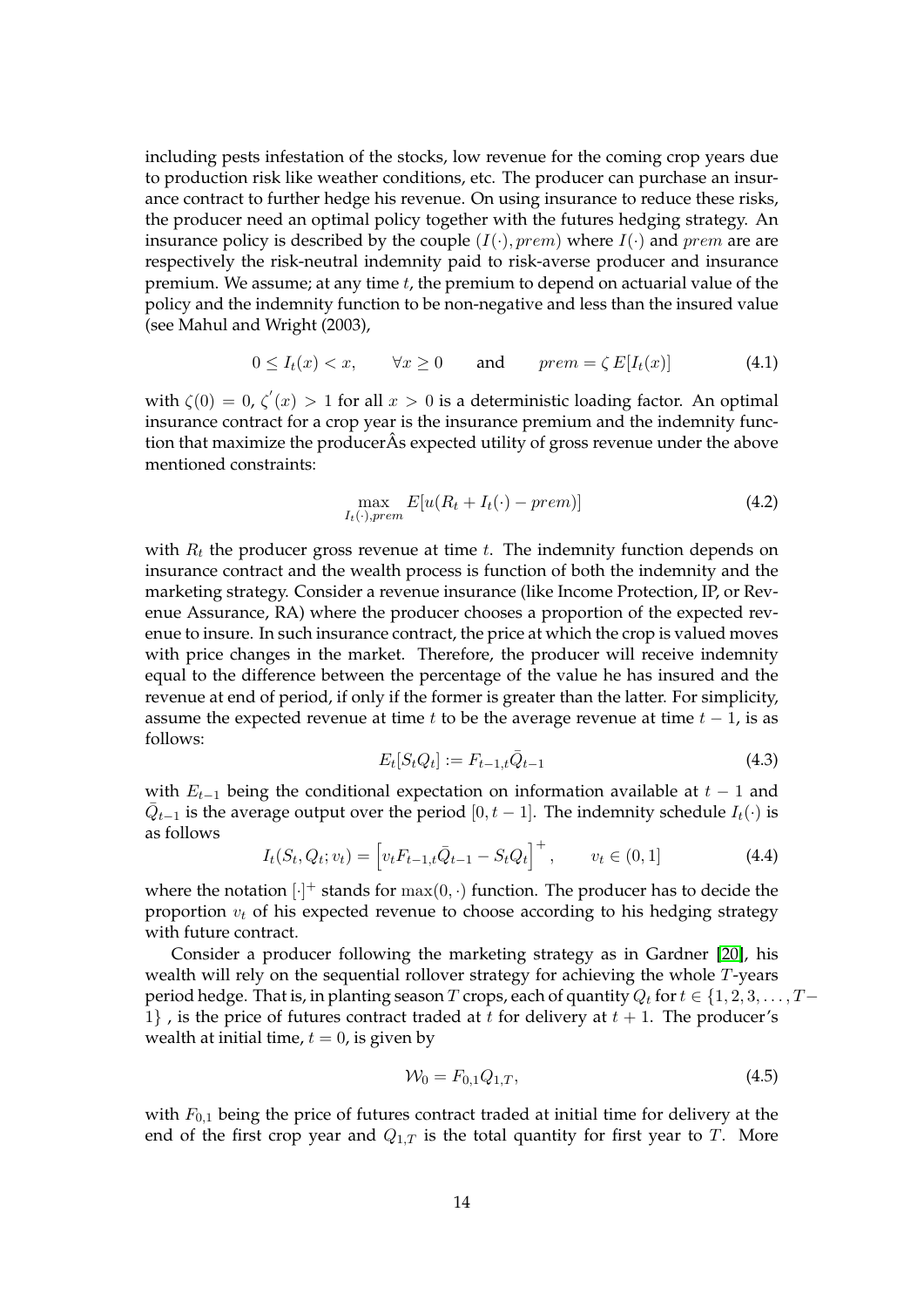generally, we denote the total quantity for period from  $t = j$  to  $t = T$  by

$$
Q_{j,T} = \sum_{t=j}^{T} Q_t, \qquad j \in \{1, 2, 3, \dots, T\}.
$$
\n(4.6)

At inception at the hedging strategy, no indemnity could be received but the decision about  $v_1$  is made for  $t = 1$  by paying a premium *prem*. Determining the premium at a time step is a pricing issue and relates to insurance company. So we neglect the term *prem*. Indeed, we assume that the producer has already select his insurance contract and he does know the corresponding premium. We then focus on deciding the optimal futures hedge and proportion of the expected revenue following market outcome. This aims at comparing how insurance contract will affect the hedging strategy in futures market.

At time  $t = 1$ , a number of *T* contracts are bought at price  $F_{1,1}$ . At the same time, a unit of the first crop quantity  $Q_1$  is sold at the spot price  $S_1$  and the remaining contracts *T* − 1 of the total quantity  $Q_{2,T}$ , are rolled over by selling futures for delivery at *T*. The wealth,  $W_1$ , at the end of the first crop year, is

$$
\mathcal{W}_1 = \mathcal{W}_0 - sp_1 Q_{2,T} - cQ_{1,T} + \max(b_1 Q_1, v_1 F_{0,1} Q_0 - F_{1,1} Q_1) \tag{4.7}
$$

where  $b_1$  and  $sp_1$  are respectively the basis and the spread<sup>11</sup> and  $Q_0$  has to be set.

Analogously to the precede logic, at any time  $t < T$ , there are  $T - t - 1$  contracts bought back at price  $F_{t,t}$  and  $Q_t$  will be sold at spot price  $S_t$  with the remaining contracts *T* − *t* of total quantity  $Q_{t,T}$  rolled over by selling futures for delivery at *T*. The wealth,  $W_t$ , at the the end of the  $t^th$  crop year follows as

$$
\mathcal{W}_t = \mathcal{W}_{t-1} - sp_t Q_{t+1,T} - c Q_{t,T} + \max \left( b_t Q_t, v_t F_{t-1,t} \bar{Q}_{t-1} - F_{t,t} Q_t \right). \tag{4.8}
$$

At the final time  $T$ , the wealth,  $W_T$ , over the  $T$ -years period is given by

$$
\mathcal{W}_T = \mathcal{W}_{T-1} - cQ_T + \max\left(b_T Q_T, v_T F_{T-1,T} \bar{Q}_{T-1} - F_{T,T} Q_T\right). \tag{4.9}
$$

**Remark 4.1.** The sequence of quantities  $(Q_t)_{t=1,2,...,T}$  can be determined by using the backward recursive technique. At each step, as soon as the quantity, *Q<sup>t</sup>* , is obtained, the insurance policy *v<sup>t</sup>* can be settled afterward.

The quantities  $Q_0$  and  $Q_{T_0}$  can be determined by using the backward recursive technique of stochastic dynamic programming.

#### **4.2 The solution**

Consider a producer with quadratic utility where the objective to maximize the expected wealth over the the time period [*t, T*] subject to wealth variance constraint,

$$
E[u(\mathcal{W}_{T_0})] = E[\mathcal{W}_T] - \frac{\gamma}{2} V[\mathcal{W}_T], \qquad t \in \{1, 2, 3, \dots, T\},
$$
\n(4.10)

where *γ* is the risk aversion parameter of the hedger. The larger *γ* is, the higher is the hedger's aversion to risk.

<sup>&</sup>lt;sup>11</sup>The basis at time *t* on futures contract for delivery at  $t+1$  is  $b_t = S_t - F_{t,t+1}$  and the spread between the period ahead futures and nearby futures prices is  $sp_t = F_{t,t+1} - F_{t,t}$ .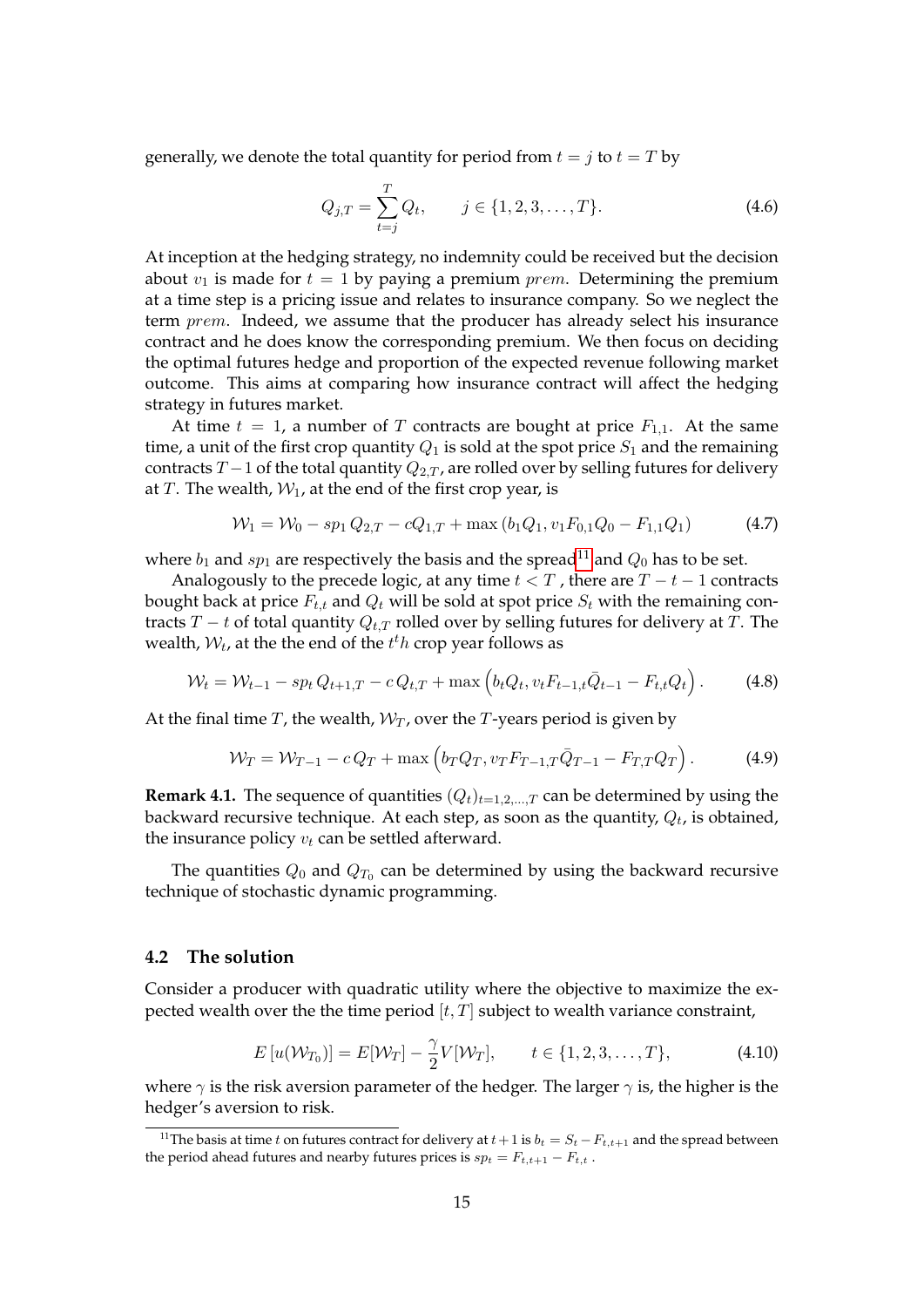**Remark 4.2.** Note that the producer aversion may change from period to period in the rollover process, but since it is assume as a given parameter, herein we will let it constant over the whole period.

Since the max function is not differential along the line  $x = y$ ;  $\forall x, y \in R$  and the optimization problem boils down to two cases. That is, the producerÂs wealth, over each period  $[t, t + 1]$ ,  $t \in \{1, ..., T - 1\}$ , depends upon

- 1. either the revenue at end of each period, if it is greater than the proportion of expected revenue,
- 2. or a proportion of expected revenue, if it is greater than the revenue at end of each period.

So, the wealth at any time does not include the revenue at end of each period and a proportion of expected revenue all together. However insurance contract is purchased by the production whatever his expectation in the market. Particularly, the case (ii) refer addresses a guarantee against production risk when the crop yield is lower than expected. LetÂs start the optimization problem at final time of the hedging horizon *T* and apply backward recursion to determine the quantities for earlier dates. Using expression (4.9), the quantity  $Q_T$  and the wealth  $W_T$  are such that one has:

1. in case 1,  $v_T F_{T-1,T} \bar{Q}_{T-1} < S_T Q_T$ ,

$$
E[u(\mathcal{W}_T)] = \mathcal{W}_{T-1} + Q_T (E[b_T] - c) - \frac{\lambda}{2} Q_T^2 V[b_T]
$$
\n(4.11)

with the optimal quantity for futures contract given by

$$
Q_T^{*,\phi} = \frac{E[b_T] - c}{\gamma V[b_T]}
$$
\n(4.12)

2. in case 2,  $v_T F_{T-1,T} \bar{Q}_{T-1} \geq S_T Q_T$ ,

$$
E[u(\mathcal{W}_T)] = \mathcal{W}_{T-1} + v_T F_{T-1,T} \bar{Q}_{T-1} Q_T (E[F_{T,T}] - c) - \frac{\lambda}{2} Q_T^2 V[F_{T,T}] \quad (4.13)
$$

where the optimal quantity in futures contracts and insurance policy are respectively given by

$$
Q_T^{*,v} = -\frac{E[F_{T,T}] + c}{\gamma V[F_{T,T}]}
$$
\n(4.14)

and

$$
v_T^* = 1 - \frac{E[F_{T,T}]Q_T^{*,v}}{F_{T-1,T}\bar{Q}_{T-1}}.\tag{4.15}
$$

The proportion,  $v_T^*$ , of the expected revenue is given at optimal crop yield according to the expected futures price. Observe that, in the case 2 where revenue insurance payoff is paid to the producer, crop yield will be so low to make the insurance payoff as maximum as possible, (see (4.4). The insurance payoff is a decreasing function of the crop yield until a trigger function (see Mahul and Wright (2003)). Since the worse case scenario would be no crop yield and the producer will have bought the insurance contract at the total expected revenue, the proportion,  $v_T^*$ , is given by expression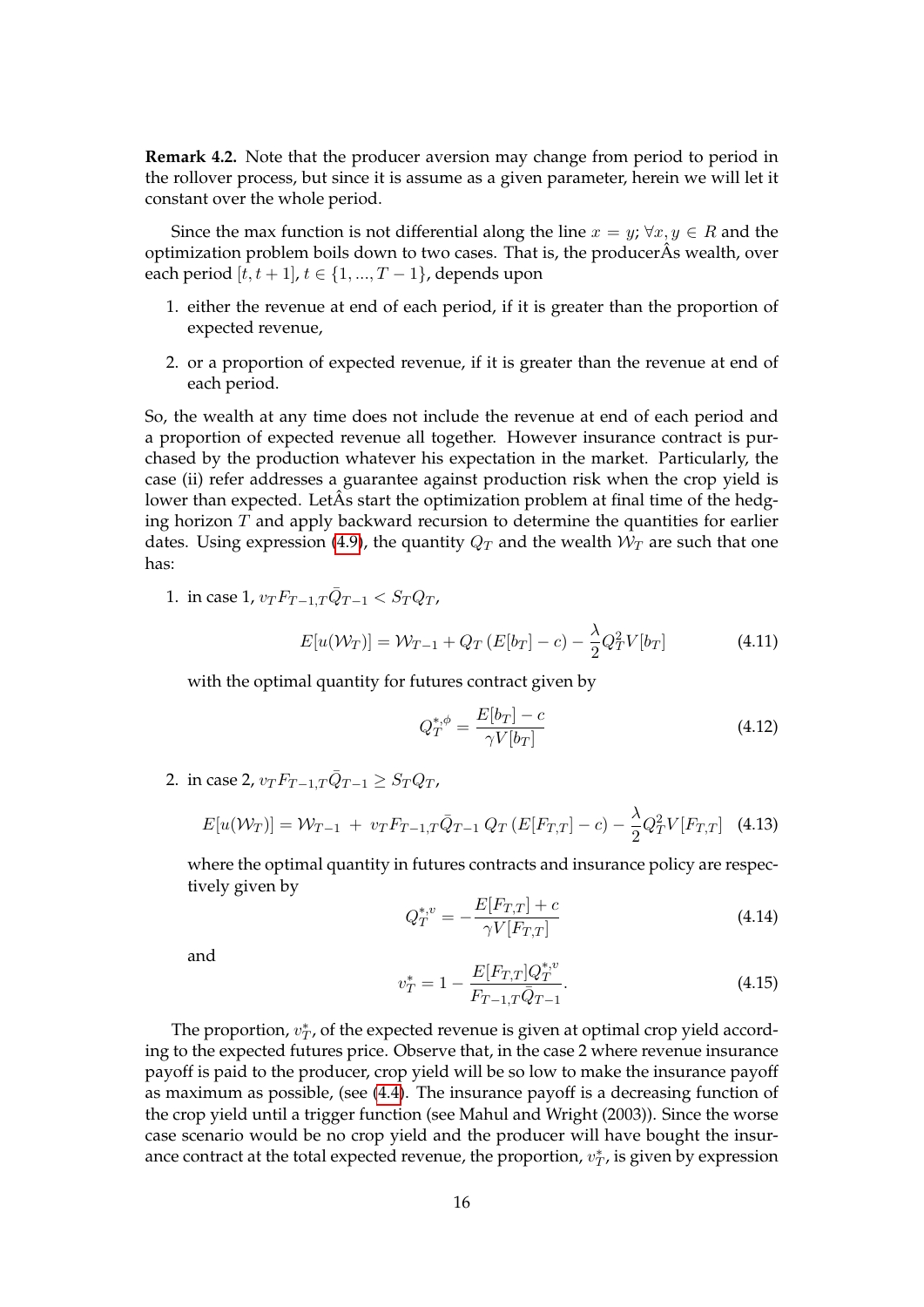(4.14)-(4.15). Similarly, to find the optimal hedging strategy at any time t prior to final time T, consider the two cases (i) and (ii) with their corresponding expected utility expressions at time *t*. For  $t < T$ , we follow the backward recursion and replace  $Q_{t+1}$ by *Q*<sup>∗</sup> *<sup>t</sup>*+1, determined earlier, in expression (4.8). It gives raise to

1. in case 1,  $v_T F_{T-1,T} \bar{Q}_{T-1} < S_T Q_T$ ,

$$
E[u(\mathcal{W}_T)] = \mathcal{W}_{T-1} + Q_t (E[b_T] - c) - \frac{\lambda}{2} \left\{ Q_T^2 V[b_t] + 2Q_t Q_{t+1,T}^* Cov(b_T, s_{PT}) \right\}
$$
\n(4.16)

with the optimal quantity of futures contract being

$$
Q_t^{*,\phi} = \frac{E[b_T] - c}{\gamma V[b_T]} - \frac{Q_{t+1,T}^* Cov(b_t, sp_t)}{\gamma V[b_T]}
$$
(4.17)

2. in case 2,  $v_T F_{T-1,T} \bar{Q}_{T-1} \geq S_T Q_T$ ,

$$
E[u(\mathcal{W}_T)] = \mathcal{W}_{T-1} + Q_t (E[F_{t,t}] - c) - \frac{\lambda}{2} \left\{ Q_T^2 V[F_{t,t}] - 2Q_t Q_{t+1,T}^* Cov(F_{t,t}, sp_t) \right\}
$$
\n(4.18)

where the optimal quantity in futures contracts and insurance policy are respectively given by

$$
Q_T^{*,v} = -\frac{E[F_{t,t}] + c}{\gamma V[F_{t,t}]} + \frac{Q_{t+1,T}^* Cov(F_{t,t}, sp_t)}{\gamma V[F_{t,t}]}
$$
(4.19)

and

$$
v_T^* = 1 - \frac{E[F_{t,t}]\mathbf{Q}_t^{*,v}}{F_{t-1,T}\bar{\mathbf{Q}}_{t-1}}.\tag{4.20}
$$

Let  $Q_t^*, t \in \{1, \ldots, T\}$ , be the optimal quantity to rollover from nearby futures contract to new one with,

$$
Q_t^* = \begin{cases} Q_t^{*,\phi}, & \text{if crop yield is lower than expected;} \\ Q_T^{*,v}, & \text{otherwise.} \end{cases}
$$
 (4.21)

Over the hedging horizon,  $[0, T]$ , the optimal quantity depends upon risk aversion, transaction costs, the spread and either the basis or the futures price at end of period. Specially, when the crop yields are lower than expected, indemnity is paid to the producer based on the proportion,  $v_T^*$  as compensation. This guarantees the producer in the situations when drastic weather conditions hold leading to low revenue. The component with the spread, *sp<sup>t</sup>* reflects profit and loss relation in futures market at the same time, scaled by the expected optimal hedge at future dates. Particularly, at any time *t* prior to final time *T*, the optimal quantity, *Q<sup>t</sup>* , differs from the optimal quantity at *T*,  $Q_T$  with adjustment term of the hedge at future dates. Hence, at the end of hedging horizon, the optimal quantity does not include the spread since the producer will close the hedge and will not consider another futures contract in this strategy.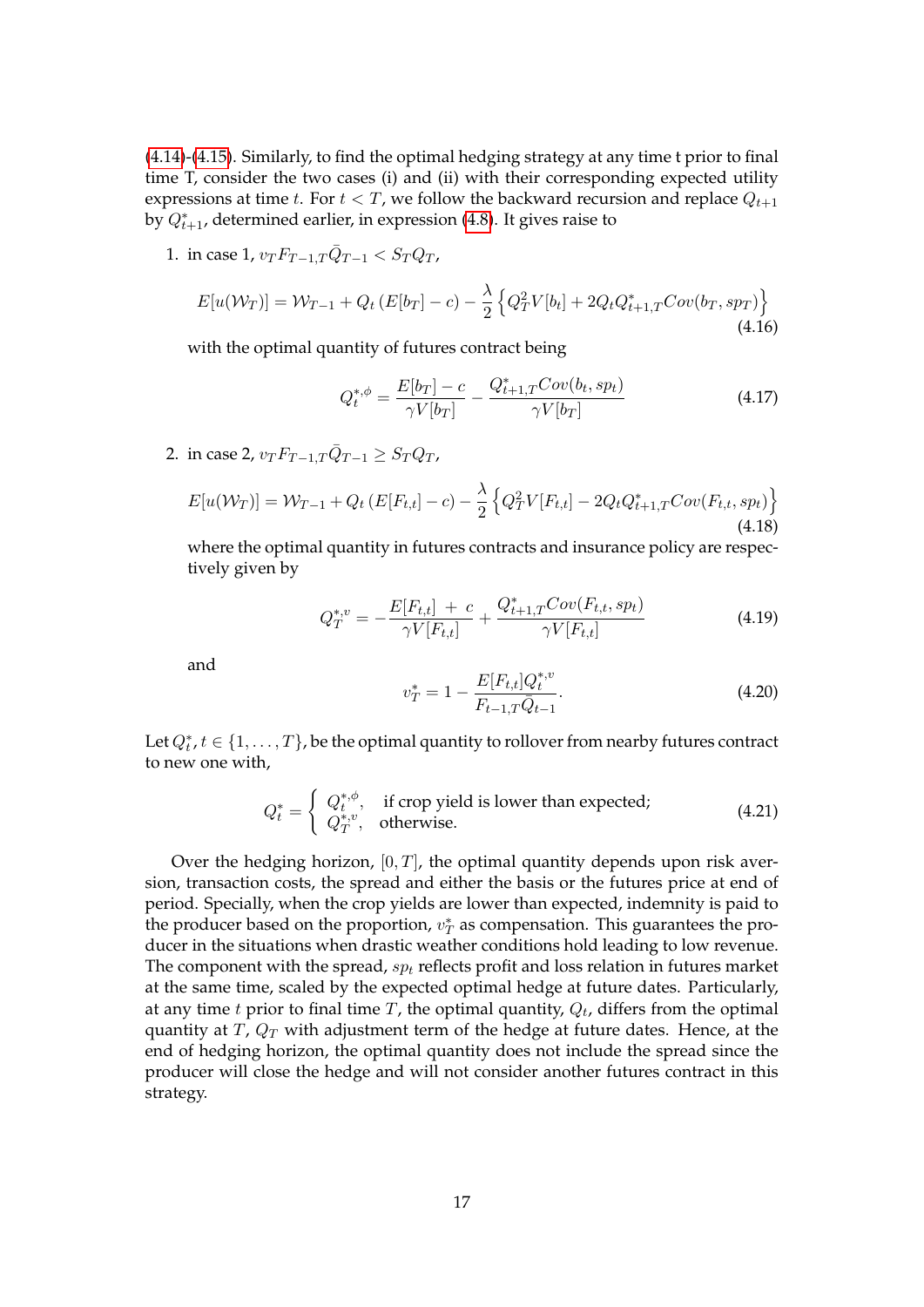# **5 Empirical applications**

Recall that two categories of price data where used in Chapter 1, the nearby contract prices with the front contract as proxy for spot price and expiry month prices and we use the last nearby as futures contract to compute the hedge ratios. In order to compares strategies of hedge ratios with the sequential hedging strategy, we restrict the period of analysis to two years, that is from August 1 *st*, 2013 to July 31*th*, 2015. We exclude soybeans meal commodity as the results look similar to the soybean case.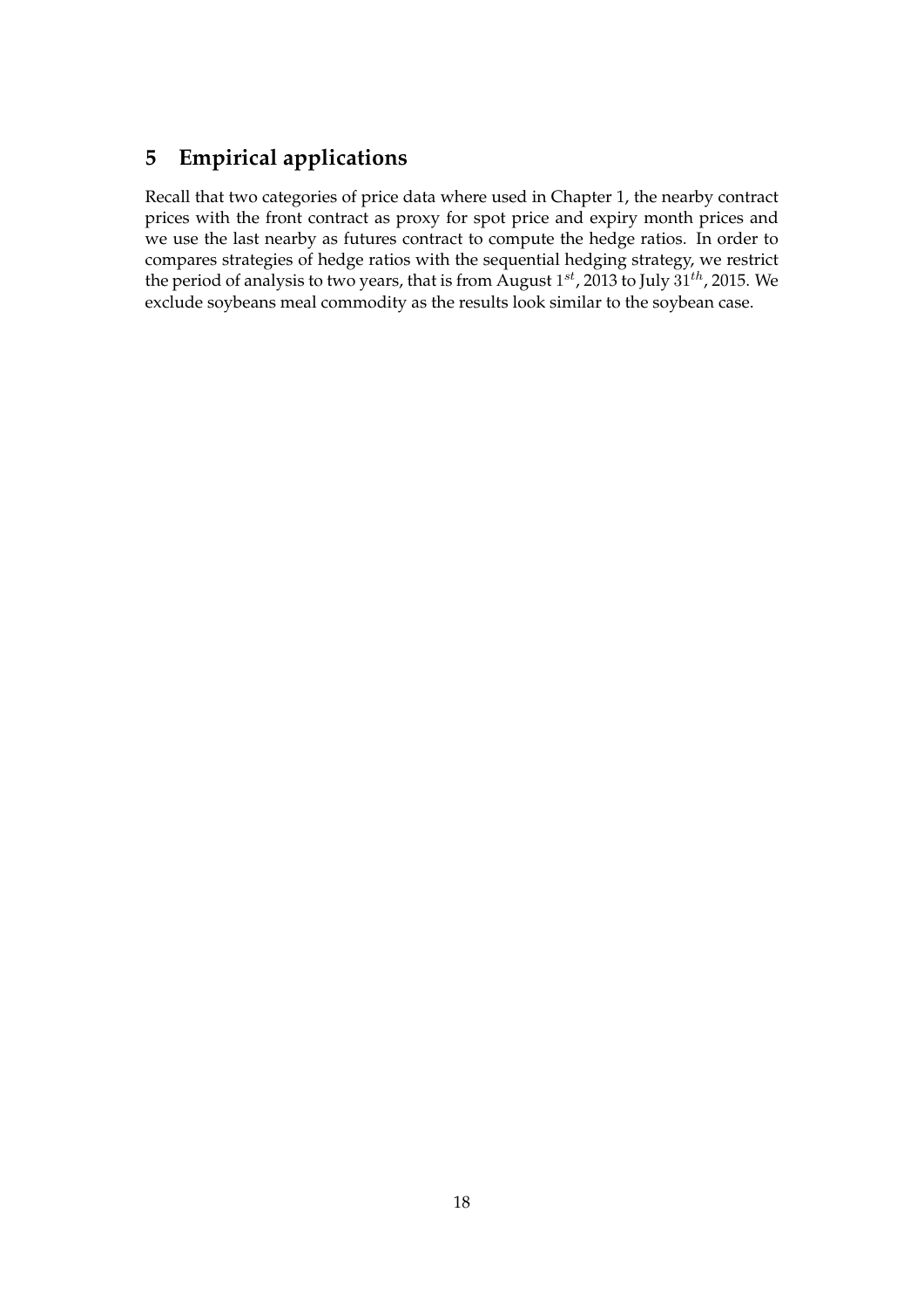| CVaR<br>VaR<br><b>NdT</b><br><b>MEG</b> | eff.      | 362.0       | $-544$                 | $e$ -04 | 0.434                 | 0.782              | $1e-04$ |                       | 0.397<br>2.219      | $1e-04$ |                      | $\frac{0.003}{0.16}$ |         | 0.7253<br>2.5589                     |                         | $\frac{1e-04}{0.738}$ $\frac{1}{0.000}$                                              |         |                           |          | 0.868                 | $-0.37$<br>0.00C   |          | 0.503                   | 2.033          | $e$ -04 |                                                                                                                                                                                                                                                                                 |
|-----------------------------------------|-----------|-------------|------------------------|---------|-----------------------|--------------------|---------|-----------------------|---------------------|---------|----------------------|----------------------|---------|--------------------------------------|-------------------------|--------------------------------------------------------------------------------------|---------|---------------------------|----------|-----------------------|--------------------|----------|-------------------------|----------------|---------|---------------------------------------------------------------------------------------------------------------------------------------------------------------------------------------------------------------------------------------------------------------------------------|
|                                         | est.      |             | 1.194<br>0.00<br>0.021 |         | $\frac{1148}{16-04}$  |                    |         | $\frac{0.838}{1 - 1}$ |                     | 0.009   |                      | $-0.07$              | 0.017   | $\frac{1}{1121}$<br>$\frac{1}{1008}$ |                         |                                                                                      |         | $\frac{1.259}{0.000}$     | 0.004    | 1.133                 | 3.004              |          | 1.367                   | 0.000          | 0.009   |                                                                                                                                                                                                                                                                                 |
|                                         | eĦ.       | 52.1        | $-55$                  | $e$ -94 | 0.494                 | 0.742              | $1e-04$ | 0.472                 | 2.198               | $1e-04$ | $\frac{0.005}{\pi}$  | $-0.16$<br>$0.000$   |         |                                      |                         | 0.825<br>2.959<br>1e-0.835<br>12.4                                                   |         |                           | 0.00C    | $\frac{526}{3}$       | $-0.37$            | 0.000    | 356                     | 2.033          | $1e-04$ |                                                                                                                                                                                                                                                                                 |
|                                         | est.      | $60$ .      | 0.000                  | 0.008   | $\frac{1}{3}$         | $1e-04$            | 0.018   |                       | $0.818$<br>$-1e-04$ | 0.009   |                      | $\frac{1}{-5e-04}$   |         | 1.108                                | $1e-04$                 | 0.007                                                                                |         | 1.209                     | 0.004    | $\frac{1}{2}$         | 0.000              | 0.003    | $\frac{145}{11}$        | 0.000          | 0.009   |                                                                                                                                                                                                                                                                                 |
|                                         | ÈÉ.       | 597         | 1.307                  | $e$ -04 | $\frac{1}{2}$         | 0.945              | $1e-04$ | 0.326                 | 0.086               | 0.000   | $\frac{8000}{10000}$ | $-0.18$              |         |                                      | 0.780<br>0.827          | $\frac{1}{10}$ $\frac{63}{33}$<br>$\frac{3}{13}$<br>$\frac{3}{10}$<br>$\frac{3}{10}$ |         |                           |          | $\frac{5}{2}$         | 0.806              | 0.000    | 0491                    | 1.541          | $1e-04$ |                                                                                                                                                                                                                                                                                 |
|                                         | ë.        | $-96$       | 0.000                  | 0.008   | $\frac{336}{2}$       | $1e-04$<br>$0.019$ |         | 0.354                 | $-4e-04$            | 0.010   |                      | $\frac{10}{-5e-04}$  |         | 0.000<br>0.000<br>0.000              |                         |                                                                                      |         | $\frac{1.235}{1 - 0.004}$ |          | $\frac{82}{1.082}$    | 0.000              | 0.004    | 0.814                   | 0.0000         |         |                                                                                                                                                                                                                                                                                 |
|                                         | eff.      | .73         | -907                   | $-04$   | 0.417                 | 1.865              | $e$ -04 | 0.326                 | 0.187               | 0.000   | $\frac{600}{100}$    | 1.286                | 0.000   | 0.698                                | 0.932                   | $1e-04$                                                                              |         | 0.816<br>-12.8<br>0.000   |          | $\frac{185}{7}$       | 0.506              | 0.000    | $-1431$                 | $\frac{34}{5}$ |         |                                                                                                                                                                                                                                                                                 |
|                                         | ë.        | $-162$      | 00(                    | 0.008   | 1.253                 | $1e-04$            | 0.018   | 0.481                 | $-3e-04$            | 0.011   |                      | $\frac{13}{0.000}$   | 0.016   | 0.000<br>0.000<br>0.009              |                         |                                                                                      | 1.283   | $-1e-04$<br>$0.004$       |          | 1.124                 | 0.000              | 0.003    | 0.714                   | 000            | 0.009   | effectiveness measures respectively Ederington [14], HB <sub>ED</sub> , Howard and D'Antonio [23], HB <sub>SH</sub> , and L-performance, HB <sub>LP</sub> .<br>"est." as estimates of hedge ratio, average return and standard deviation for the corresponding hedge portfolio. |
| SK<br>ЙM                                | ¥.        | 0.322       | 3.903                  | $-04$   | 0.406                 | 1.146              | $2e-04$ | $-1.42$               | 5.655               | $3e-04$ |                      | $\frac{0.66}{1.886}$ | $1e-04$ | 0.453<br>3.924                       |                         | $2e-04$                                                                              | $-6.19$ | $-3.38$                   | 0.000    | $\frac{0.916}{1.575}$ |                    | 0.000    | 0.505                   | 2.026          | $e$ -94 |                                                                                                                                                                                                                                                                                 |
|                                         | est.      | $\tilde{5}$ | 001                    | 0.012   | 1.605                 | $2e-04$            | 0.020   | 2.399                 | $7e-04$             | 0.019   | 1.067                | 0.000                | 0.020   |                                      | 1.840<br>4e-04<br>0.013 |                                                                                      | $-2.33$ | $0.002$<br>$0.027$        |          | $\frac{839}{2}$       | $0.000$<br>$0.007$ |          | $\frac{42}{5}$          | 0.000          | 0.005   |                                                                                                                                                                                                                                                                                 |
|                                         | Ef.       |             | 1.322<br>3.903         | $1e-04$ | 0.406                 | 1.146              | $1e-04$ | $-1.40$               | 5.657               | $3e-04$ | $-0.66$              | 1.886<br>1e-04       |         | 0.452                                | 3.922                   | $2e-04$                                                                              | $-6.19$ | $-3.38$                   | 0.000    | 0.916                 | 1.576              | 0.000    | 0.505                   | 2.026          | $1e-04$ |                                                                                                                                                                                                                                                                                 |
|                                         | est.      | $\vec{5}$   | 0.001                  | 0.012   | 1.604                 | $2e-04$            | 0.020   | 2.395                 | <b>7e-04</b>        | 0.019   | $\frac{1}{067}$      | 0.000                | 0.020   | 1.841                                | $4e-04$<br>$0.013$      |                                                                                      | $-2.32$ | 0.002                     | 0.027    | 0.840                 | $1e-04$            | 0.007    | 142(                    | 0.000          | 000(    |                                                                                                                                                                                                                                                                                 |
| minV                                    | È.        | 2797        | Г47                    | $1e-04$ | 0.494                 | 0.730              | $1e-04$ | 0.472<br>2.077        |                     | 0.001   |                      |                      |         |                                      |                         | 0.825<br>2.899<br>1e-0.836                                                           |         | $-13.1$                   | $-3e-04$ | 0.979                 | $-0.40$            | $-1e-04$ | 0.536                   | 2.030          | $1e-04$ |                                                                                                                                                                                                                                                                                 |
|                                         | ë.        | 0.08        | 0.000                  | 0.007   | $\frac{1.127}{1e-04}$ |                    | 0.018   | 0.8002                | $-1e-04$            | 0.009   |                      | $-5e-04$             | 0.016   |                                      | 1.101<br>1e-04<br>0.007 |                                                                                      | 1.227   | $-1e-04$                  | 0.004    | 1.125                 | 0.000              | 0.004    | 1.146                   | 0.000          | 0.009   |                                                                                                                                                                                                                                                                                 |
|                                         | Commodity | Com<br>C    |                        |         | đ                     |                    |         | R. rice               |                     |         | Soybeans             |                      |         | Wheat                                |                         |                                                                                      | Cocoa   |                           |          | $_{\rm{odfee}}$       |                    |          | $\operatorname{Cottom}$ |                |         | We consider the riskless interest rate to be $r = 0$ .<br>For each approach, the first column is labeled<br>The second column displays the estimates of                                                                                                                         |

Table 1 - Estimation of Hedge ratios Table 1 – Estimation of Hedge ratios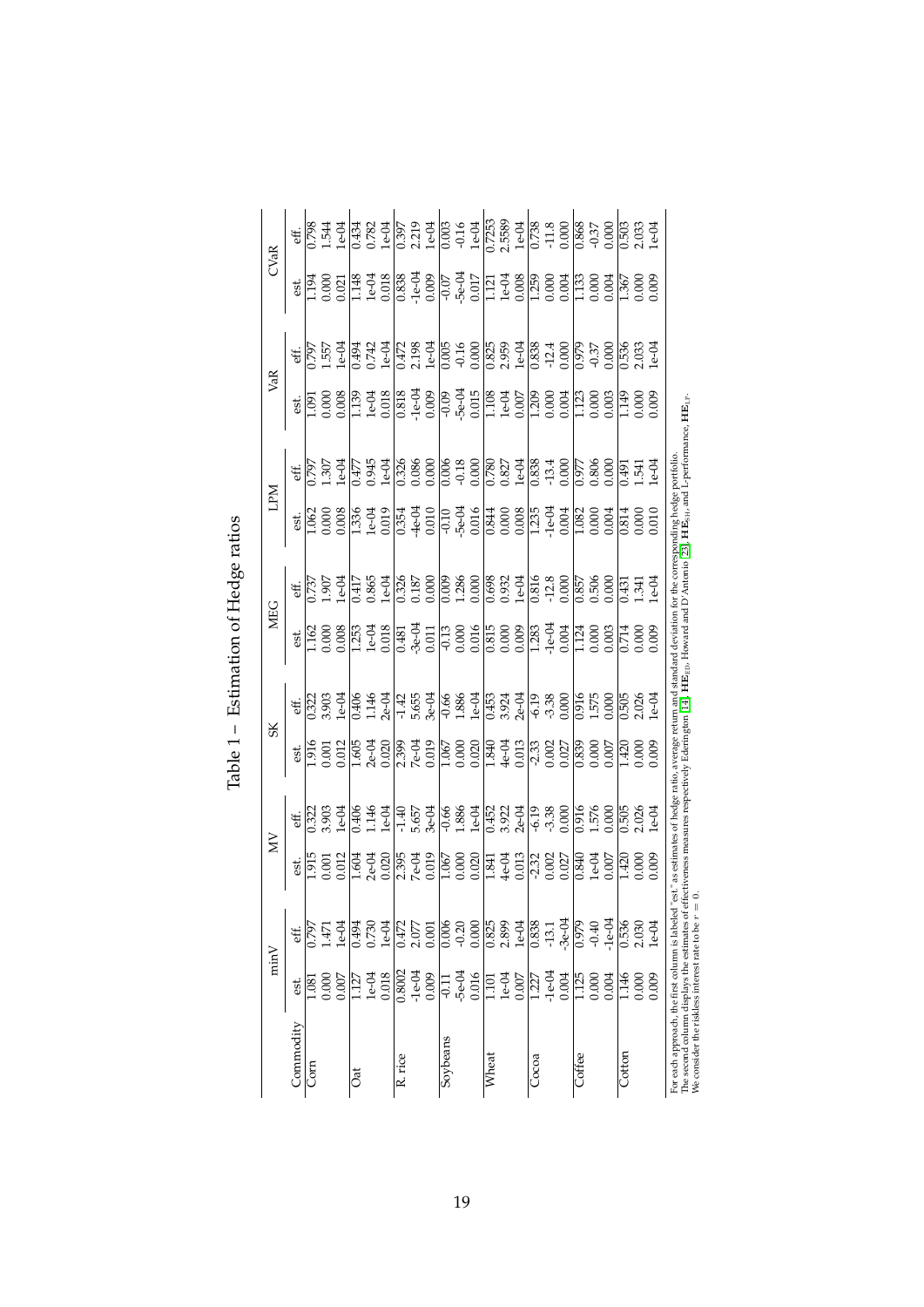| Commodity | $Q_0^*$  | $Q_{T_0}^*$ | $\mu$    | $\hat{\sigma}$ | $HE_{ED}$ | HE <sub>SH</sub> | HE <sub>LP</sub> |
|-----------|----------|-------------|----------|----------------|-----------|------------------|------------------|
| Corn      | 1.613    | 2.735       | 0.001    | 0.021          | 0.313     | 2.735            | 1.206            |
| Oat       | 2.501    | 1.308       | 0.007    | 0.010          | 0.402     | 1.808            | 2.571            |
| R. rice   | 1.776    | 1.049       | $-0.002$ | 0.018          | 0.676     | 2.049            | 5.832            |
| Soybeans  | $-2.586$ | $-3.104$    | 0.000    | 0.019          | 0.595     | 1.176            | 3.315            |
| Wheat     | 3.956    | 5.176       | 0.004    | 0.016          | 0.292     | 3.810            | 1.975            |
| Cocoa     | $-0.923$ | 2.810       | $-0.001$ | 0.013          | 0.682     | 1.210            | 0.173            |
| Coffee    | 1.699    | 5.144       | 0.002    | 0.015          | 0.362     | 2.144            | 7.110            |
| Cotton    | 4.027    | 2.385       | 0.004    | 0.014          | 0.427     | 1.385            | 2.134            |

Table 2 – Optimal sequential hedging strategy

We set transaction costs at zero  $(c = 0)$ ;  $\hat{\mu}$  and  $\hat{\sigma}$  are the estimates of respectively mean and volatility of hedge portfolio returns and  $\mathbf{H}\mathbf{E}_{\text{LP}}$  is L-performance effectiveness measure.

Table 1 displays estimates of hedge ratios as presented in Section **??**. It is clearly apparent that mean-variance and skweness-kurtosis based methods seem to be more consistent that other in that Sharpe ratio measure is higher for the hedge ratios in the first two method than the others. Besides, these two hedge ratios are closed. The other methods also look similar with more differences. This classification is more pronounced in case of rough rice and cocoa when opposite position is suggested by the two classes of hedge ratios. In the optimization program, the hedge ratios from meanvariance and skewness-kurtosis methods maximize the objective function while the other methods minimize their objective function. This shows how hedging strategy depends on the optimization program with regard to the producer's preference. Besides, as expected, even hedge ratios may vary substantially from one approach to another, there is no clear cut to stand for method of optimization based on effectiveness measures. Indeed, the L-performance effectiveness measure is closed to zero for all the strategies.

The sequential hedging strategy requires assumption of distribution of spot and futures prices. Instead, we use historical returns over the three period for both spot and futures prices.We set the *Q*<sup>0</sup> to the average output until july 2012. Herein, the rollover dates is chosen arbitrary<sup>12</sup> at the end of July for all commodities.

Table 2 exhibits results of optimal sequential hedging strategy which are more consistent than those in Table 1. Measures of L-performance effectiveness are all significantly greater than zero for all the commodities. Besides, the HE<sub>ED</sub> measure is sensibly lower for the sequential strategy, what suggests the superiority of L-performance over the other effectiveness measures.

**Remark 5.1.** Besides, note that adding an insurance contract to futures contract in rollover hedging seems to decrease the number of futures contracts when low crop is expected. This effect of insurance contract is illustrated in the hedging strategies for the first two years and the first year respectively for oat and cotton. Therefore, combining futures and insurance contracts will further reduce market and production risk. Specially, insurance contract is addressed in low crop yield situation.

<sup>&</sup>lt;sup>12</sup>in reality case, rollover date are published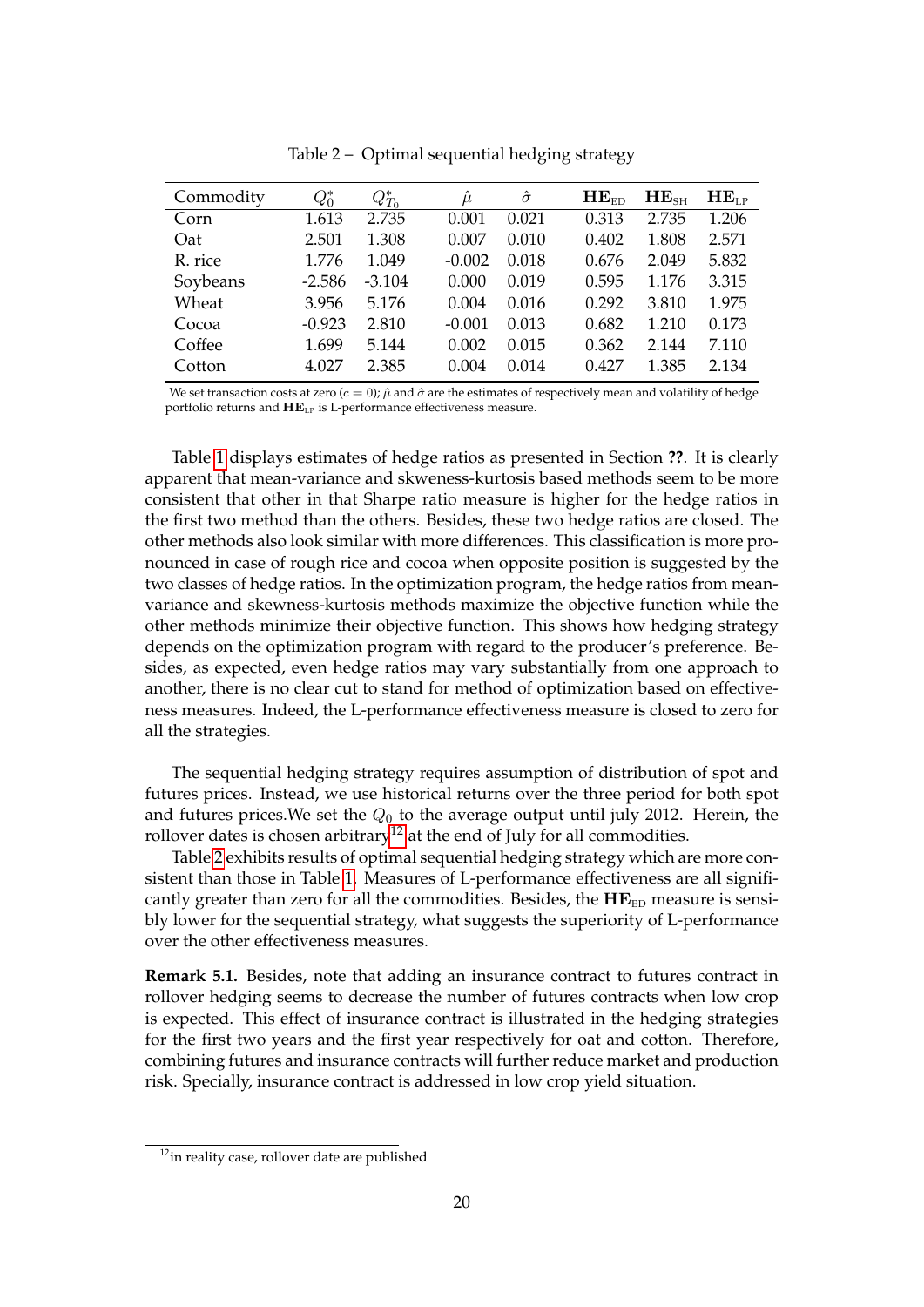## **Conclusion**

The purpose of hedging has received many contributions in literature of futures market. For storable commodities, the hedging issue is of specific in that the asset is often non-traded. Futures contracts are the usual instruments to cover the farmer from the losses, but their use requires appropriate hedging strategies because of market moves. Hence, there is no guarantee of achieving the goal of reducing the price risk with only futures hedge. Indeed, when harvest fails, the the losses increase at final time and farmer may go bankruptcy. Other hedging strategies have been studying; the rollover strategy that consists in lock in price for longer time period by sequentially closing position in nearby contract and taking other in new futures contract along long time period.

We have investigated different approaches of hedging with futures contract in agricultural markets. We have first described the existing approaches that do not consider output risk due to production contingencies like bad weather condition, pests infestation for stored goods. In these strategies output is considered as deterministic and strategies strongly depend on the approaches. Besides, there is no clear cut for a best approach over the other based the existing effectiveness measures

Since most of producers in agriculture strongly rely on revenue from their activity, production risk is relevant. Hence, management of risk should include production risk contribute to avoid substantial losses on final income. In addition, the rollover strategy is subject to larger production risk within the intercrop periods and then and additional basis risk.

We derive sequential optimal hedging with rollover process that takes into account production risks. The strategy requires both futures market and insurance contract that are combined to further guarantee the producer a level of gross revenue. The resulting hedge depends on spread between nearby futures and new futures contracts as well as either the basis or the expected futures price at end of each period such that when the crop yields are lower than expected indemnity is paid to producer as compensation by insurance company.In order to distinguish the hedging approaches, we estimate hedging ratio from described static hedging strategies for commodity data at hands.

The results show how difficult is to select the best strategies based on the existing effectiveness measure. However, the application of L-performance measure is significant on the sequential strategy with insurance contract. Hedging in static framework only requires the price distribution at initial and final dates of each period to compute various moment for various hedge ratios. Futures prices are settled daily and one may gain additional information about price behavior by using price pattern over the hedging horizon.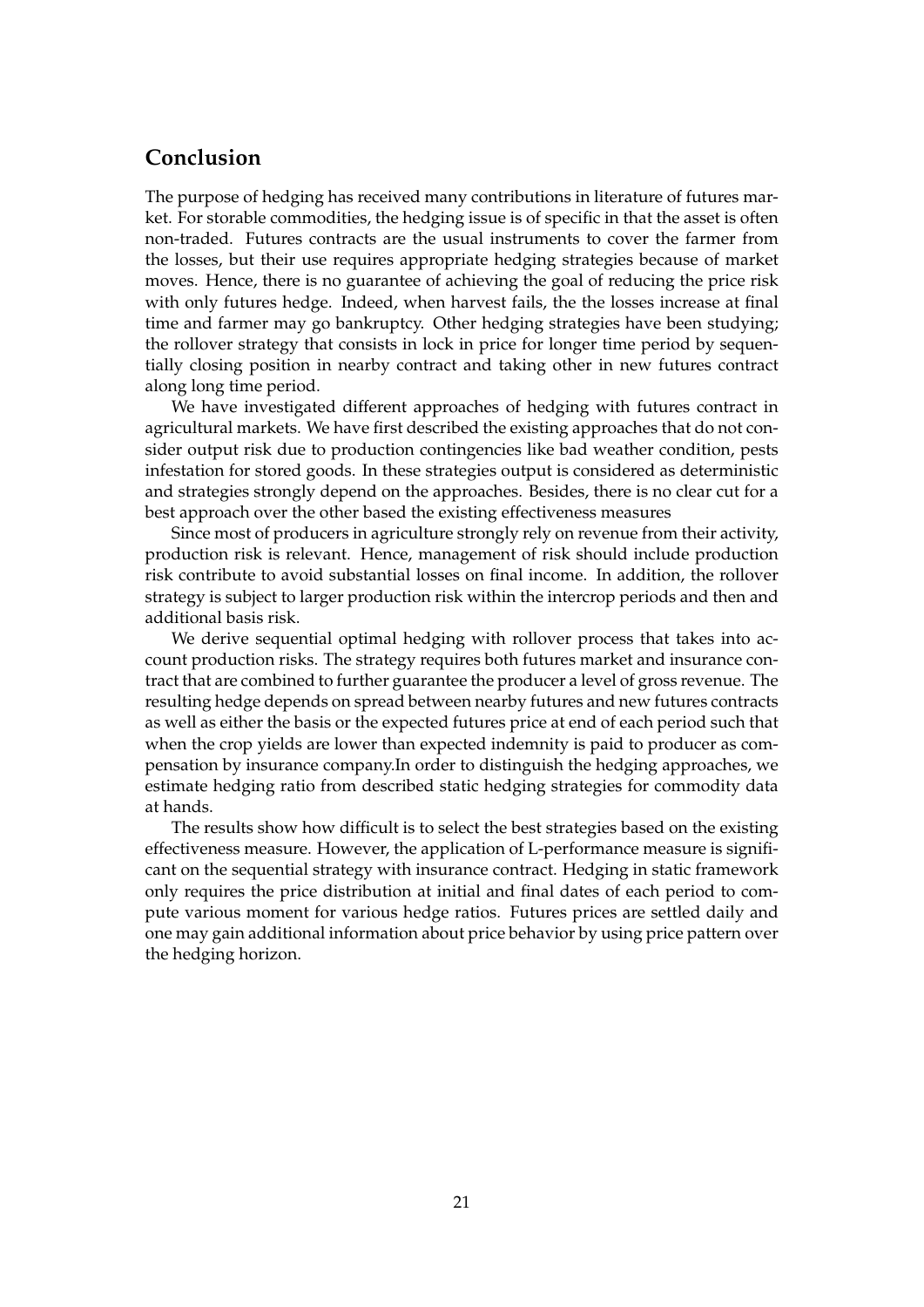# **References**

- [1] Adler M. & Detemple J.; Hedging with Futures in an Intertemporal Portfolio Context, *Journal of Futures Markets*, 8(3), 249-269; 1988.
- [2] Anderson R. W. & Danthine J. P.; Cross Hedging, *Journal of Political Economy*, 89, 1182-1196; 1981.
- [3] Baesel J. & Grant D.; Optimal Sequential Futures Trading, *Journal of Financial and Quantitative Analysis*, 17(5), 683-695; 1982.
- [4] Baillie R. T., & Myers R. J.; Bivariate Garch estimation of the optimal commodity futures hedge, *Journal of Applied Econometrics*, 6, 109-124; 2012.
- [5] Bawa V. S.; Safety-first, stochastic dominance, and optimal portfolio choice, *Journal of Financial and Quantitative Analysis*, 13(2), 255-271; 1978.
- [6] Bond G. E. & Thompson S.; Risk Aversion and the Recommended Hedging Ratio, *American Journal of Agricultural Economics*, 67, 870-872; 1985.
- [7] Brooks C., Cerny A., & Miffre J., ; Optimal hedging with higher moments, *Journal of Futures Markets*, 32(10), 909-944; 2012.
- [8] Cecchetti S. G., Cumby R. E. & Figlewski S.; Estimation of the optimal futures hedge, *Review of Economics and Statistics*, 70, 623-630; 2002.
- [9] Chen S., Lee, C., & Shrestha K.; On a mean-generalized semivariance approach to determining the hedge ratio, *Journal of Futures Markets*, 21, 581-598; 2003.
- [10] Chen S., Lee, C., & Shrestha K.; Futures hedge ratios: A review, *Quarterly Review of Economics and Finance*, 43(3), 433-465; 2003.
- [11] Conlon T. & Cotter J.; An empirical analysis of dynamic multiscale hedging using wavelet decomposition, *Journal of Futures Markets*, 32(3), 272-299; March 2012.
- [12] Darolles S., Gourieroux C. & Josiak J.; L-performance with an application to hedge funds, *Journal of Empirical Finance*, 16, 671-685; 2009.
- [13] Duffie D.; Futures markets, Englewood Cliffs, New Jersey: Prentice-Hall; 1989.
- [14] Ederington L. H., The hedging performance of the new futures markets, *Journal of Finance*, 34, 157-170; 1979.
- [15] Sadefo Kamdem J., Value-at-Risk and Expected Shortfall for linear portfolios with elliptically distributed Risk factors, *International Journal of theoretical and Applied Finance*, Volume 8, Issue 03, 537-551. August 2005.
- [16] Sadefo Kamdem, J., ∆-VaR and ∆-TVaR for portfolios with mixture of elliptic distributions risk factors and DCC *Insurance: Mathematics and Economics*, Vol.44, (Issue 3), 325-336; March 2009.
- [17] Sadefo Kamdem, J., Downside Risk and Kappa index of non-gaussian portfolio with LPM, *Working Paper*, *Universit* $\tilde{A}(\tilde{C})$  *de Montpellier*, 2011.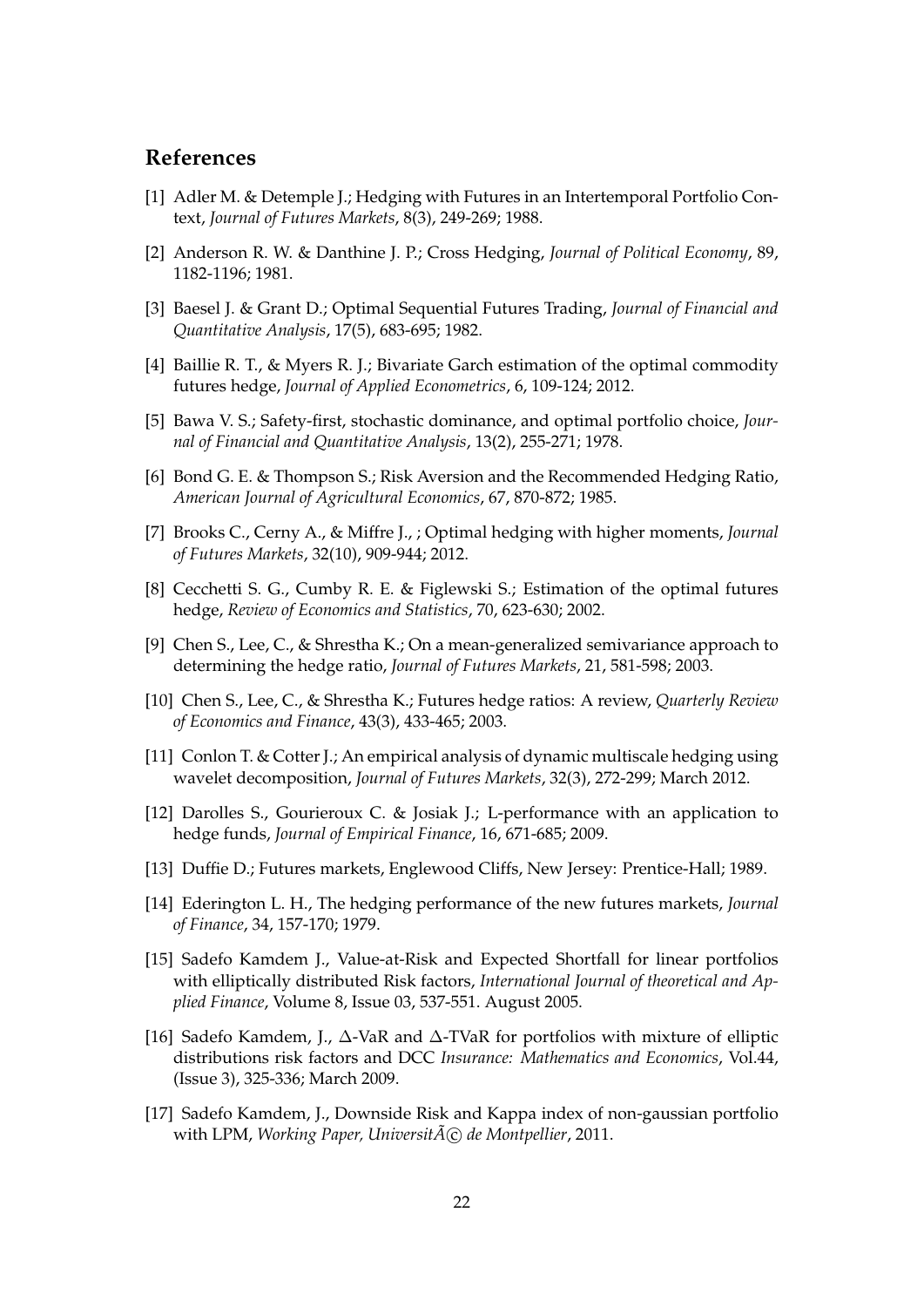- [18] Fernandez V.; Multi-period hedge ratios for multi-asset portfolio when accounting for reteuns co-mouvement, *Journal of Futures Markets*, 28(1), 182-207; March 2007.
- [19] Fishburn P. C.; Mean-risk analysis with risk associated with below-target returns, *American Economic Review*, 67, 116-126; 1977.
- [20] Gardner B. L., Rollover hedging and missing long-term futures markets, *American Journal of Agricultural Economics*, 71, 311-318; 1989.
- [21] Hicks J. R., Value and Capital, *Oxford University Press*.; 1939.
- [22] Ho T. S. Y.; Intertemporal Commodity Futures Hedging and the Production Decision, *Journal of Finance Markets*, 39(2), 351-376; 1984.
- [23] Howard C. T. & D'Antonio L. J., A risk-return measure of hedging effectiveness: a reply., *Journal of Finance and Quantitative Analysis*, 22(3), 377-381; 1987.
- [24] Kahl K. H.; Determination of the Recommended Hedging Ratio, *American Journal of Agricultural Econonics*, 65, 603-605; 1983.
- [25] Kaldor N., Speculation and economic stability, *Review of Economic Studies*, 7, 1-27; 1939.
- [26] Kamara A., Issues in futures markets: A survey, *Journal of Futures Markets*, 2, 261-294; 1982.
- [27] Keynes J. M., A Treatise on Money, Vol. II: The Applied Theory of Money. Macmillan & Co.; 1930.
- [28] Le Courtois O. & Walter C., Risques financiers ext $\tilde{A}^a$ mes et allocations d'actifs, *Economica*; 2012.
- [29] Lien D.; The use and abuse of the hedging effectiveness measure, *International Review of Financial Analysis*, 14, 277-282; 2005.
- [30] Lien D.; Estimation bias of futures hedging performance: a note *Journal of Futures Markets*, 26(8), 835-841; 2006.
- [31] Lien D.; A note on utility-based futures hedging performance measure, *International Review of Financial Analysis*, 32(1), 92-98; 2012.
- [32] Lien D. & Luo X; Estimating the extended mean-Gini coefficient for futures hedging, *Journal of Futures Markets*, 13, 665-676; 1993.
- [33] Lien D. & Shrestha K.; An empirical analysis of the relationship between hedge ratio and hedging horizon using wavelet analysis, *Journal of Futures Markets*, 27(2), 127-150; 2007.
- [34] Lien D. & Tse Y.K.; Hedging downside risk with futures contracts, *Applied Financial Economics*, 10, 163-170; 2000.
- [35] Lien D. & Tse Y. K.; Some recent developments in futures hedging, *Journal of economic surveys*, 16(3), 357-396; 2002.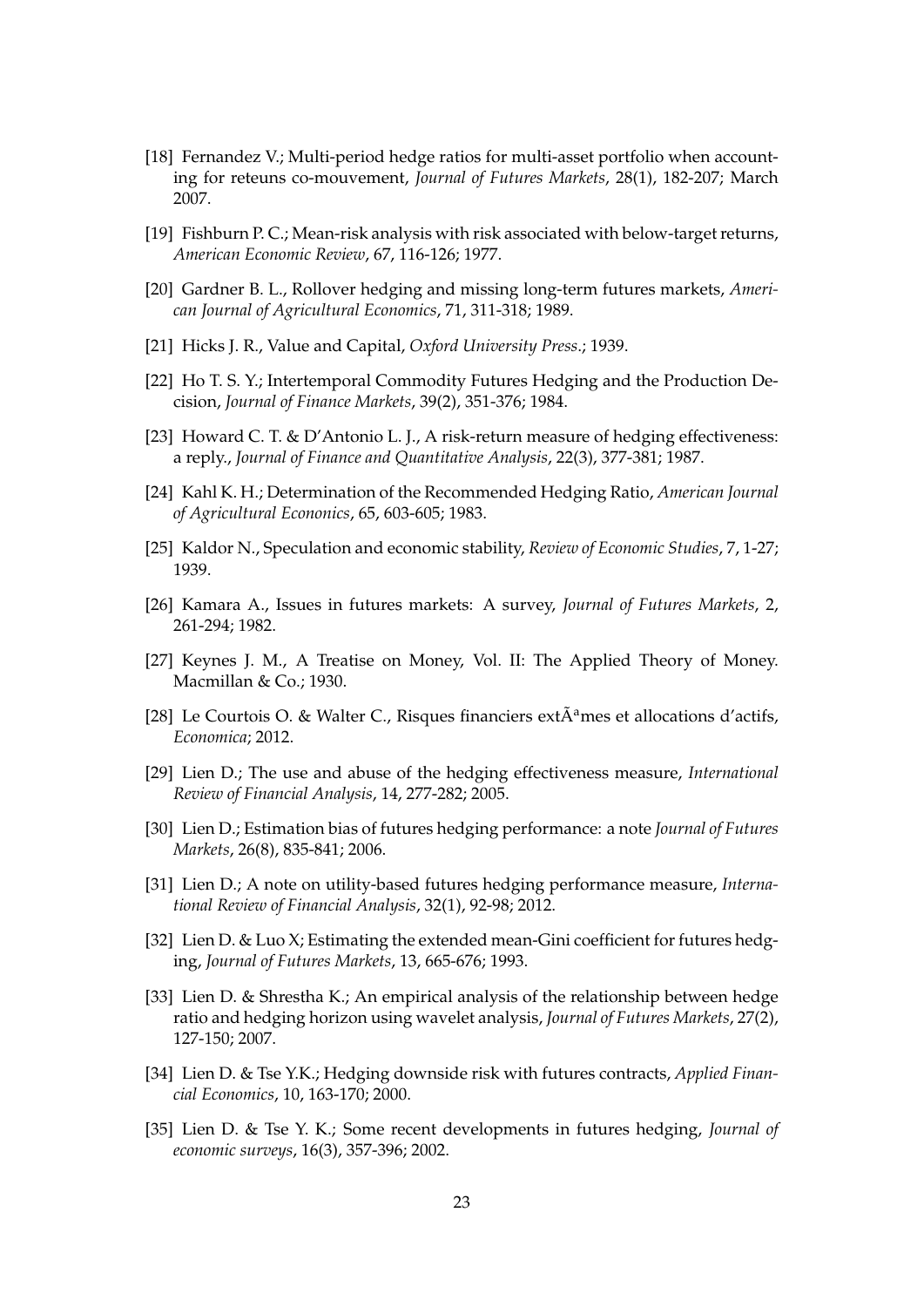- [36] Ogryczak W. & Ruszczyński A., Dual stochastic dominance and related meanrisk models, *SIAM Journal of Optimization*, 13, 60-78; 2002.
- [37] Pennings J. M. E& Leuthold R. M.; The motivation for hedging revisited, *The Journal of Futures Markets*, 20(9), 865-885; 2000.
- [38] Rockafellar R.T., & Uryasev S.; Conditional value-at-risk for general loss distributions, *Journal of Banking and Finance*, 26, 1443-1471; 2002.
- [39] Rolfo J.; Optimal Hedging under Price and Quantity Uncertainty: The Case of a Cocoa Producer, *Journal of Political Economy*, 88, 100-116.; 1980.
- [40] Shalit H. & Yitzhaki S.; Mean-Gini, Portfolio Theory and the Pricing of Risky Assets, *Journal of Finance*, 39(5), 1449-1468; March 1984.
- [41] Shalit H. ; Mean-Gini hedging in futures markets, *Journal of Futures Markets*, 15, 617-635; 1995.
- [42] Stoyan Stoyanov., Advantages and shortcomings of minimum variance portfolios, *Portfolio Management*, Edhec Publication; November 2011.
- [43] Witt H. J., Schroeder T. C. & Hayenga M. L., Comparison of analytical approaches for estimating hedge ratios for agricultural commodities, *Jornal of Futures Markets*, 7(2), 135-146; 1987.
- [44] Working H., Hedging reconsidered *Journal of Farm Economics*, 35, 544-561; 1953.
- [45] Working H., New concepts concerning futures markets and prices *American Economic Review*, 52, 431-459; 1962.
- [46] Yitzhaki S. & Schechtman E.; The Gini methodology: a primer on a statistical methodology *Springer*, Vol. 272 2013

## **A Estimation of hedge ratios**

In practice, the estimation of hedge ratio depends on the methods that is adopted to compute the hedge ratio. Herein, we describe some estimations methods for existing approach for hedge ratio with no quantity risk.

The minimum-variance hedge ratio is simply estimated by linear regression of spot returns on futures returns

$$
r_{s,t} = a + \beta r_{f,t} + \varepsilon_t,\tag{A.1}
$$

where *a* the intercept,  $\beta$  an estimate of  $h_{MV}$ ,  $\varepsilon$  the error term and *t* is the observation time. While the linear regression is easy to implement by ordinary least square technique, it relies on no exhaustive assumptions which makes the estimated hedge ratio critical on statistical basis. Error term in equation (A.1) is often heteroskedastic and ordinary least square approach is based on unconditional mean and variance instead.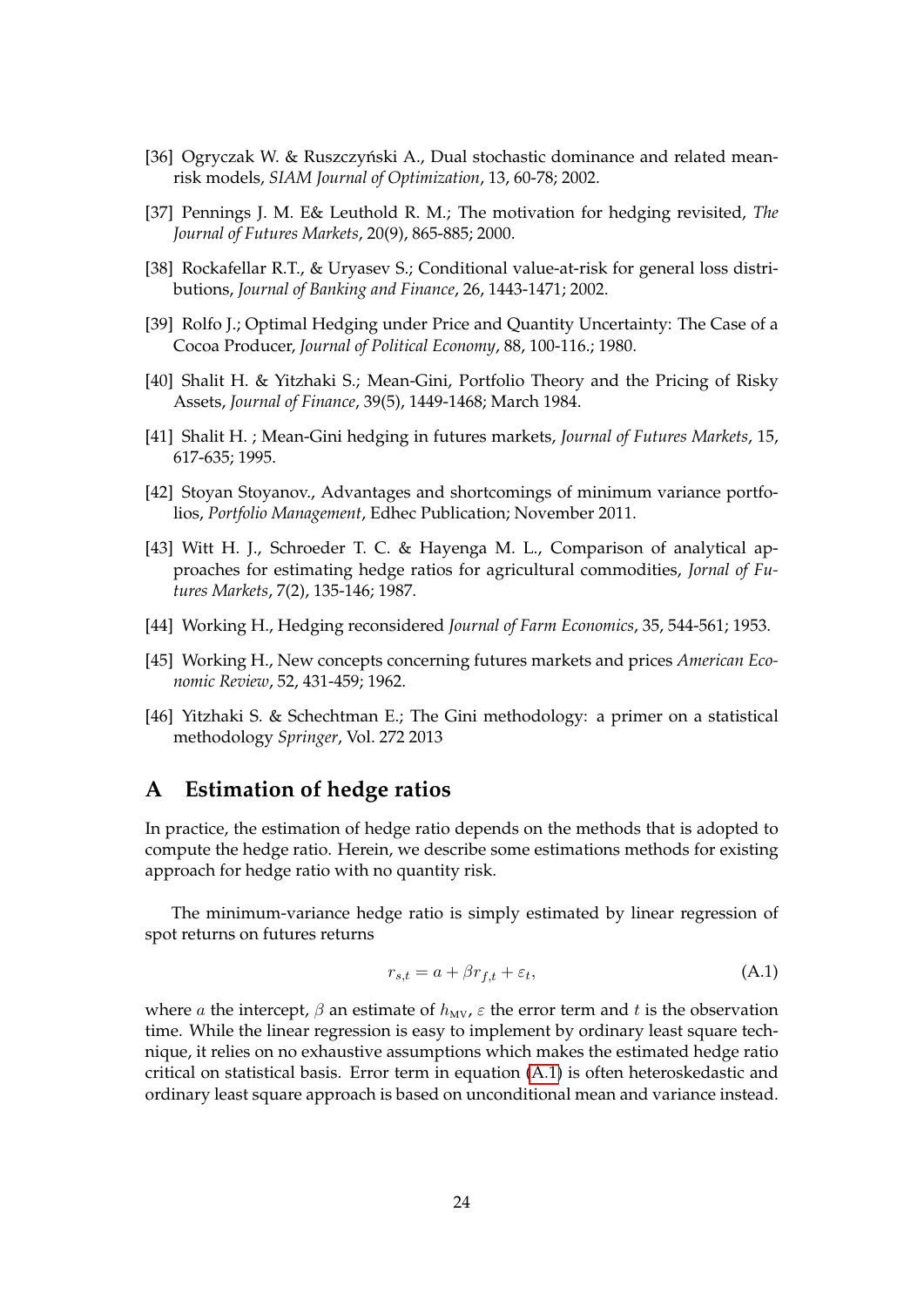In the expected utility approach, appropriate utility function and distribution are usually guested to achieve closed form solution. Otherwise, numerical approximation usually allows to derive the hedge ratio.

The estimation of the mean-extended-Gini hedge ratio, is usually based on empirical distribution function of *R<sup>h</sup>*

$$
\widehat{\Gamma}_{h}(\delta) = \frac{\delta}{N} \left\{ \sum_{i=1}^{N} r_{h,i} [1 - \widehat{G}(r_{h,i})]^{\delta - 1} - \frac{1}{N} \left( \sum_{i=1}^{N} r_{h,i} \right) \left( \sum_{i=1}^{N} [1 - \widehat{G}(r_{h,i})]^{\delta - 1} \right) \right\}
$$
(A.2)

where *N* is the sample size and  $r_{h,1}, \ldots, r_{h,N}$ , the observations of hedge portfolio returns. Then mean-extended-Gini coefficient,  $\Gamma_h(\delta)$  is minimized as risk measure function. Alternatively, Shalit [41] had used another formula whose estimation is as follows

$$
\hat{h}_{\text{MEG}} = \frac{\sum_{i=1}^{N} (r_{s,i} - \bar{r}_s)(d_i - \bar{d})}{\sum_{i=1}^{N} (r_{f,i} - \bar{r}_f)(d_i - \bar{d})}
$$
(A.3)

with  $d_i = [1 - \widehat{G}(r_{h,i})]^{\delta-1}$  and  $\bar{d} = \sum_{i=1}^{N} d_i/N$ .

The lower partial moment hedge is approximated either on basis of the empirical distribution or the kernel estimation, Lien and Tse [34]. The empirical distribution approach leads to

$$
\widetilde{\ell}_n(c,r) = \frac{1}{N} \sum_{r_{h,i} < c} (c - r_{h,i})^n,\tag{A.4}
$$

and the kernel estimation consists in substituting the probability density function of the portfolio returns by a kernel density function $^{13},$ 

$$
\widehat{\ell}(n,\bar{r},G) = \frac{1}{N\varpi} \sum_{i=1}^{N} \int_{-\infty}^{\bar{r}} (\bar{r} - r)^n k\left(\frac{r - r_i}{\varpi}\right) dr,\tag{A.5}
$$

with *k* is the kernel function and  $\varpi$  is the bandwidth. By plugging  $z = (r - r_i)/\varpi$  into the integral, we have

$$
\hat{\ell}_n(\bar{r}, G) = \frac{1}{N} \sum_{i=1}^{N} l_n(c, r_{h,i}),
$$
\n(A.6)

with

$$
l_n(c, r_{h,i}) = \int_{-\infty}^{(c-r_{h,i})/\varpi} (c - z\varpi - r_{h,i})^n k(z) dz.
$$
 (A.7)

Setting  $n = 2$  and assuming that the portfolio returns and the futures returns are independent, then hedge ratio is the same as the of semi-variance will be the same as the minimum variance hedge ratio, Lien and Tse [35].

Traditional way to estimate the hedge ratios from VaR and CVaR is numerical optimization, unless convenient distributions is use to get closed form solution [**?**],[**?**].

$$
\widehat{g}(R_h) = \frac{1}{N\varpi} \sum_{i=1}^N k\left(\frac{R_h - r_{h,i}}{\varpi}\right).
$$

<sup>&</sup>lt;sup>13</sup>The density function of  $R_h$  can be estimated by the kernel method